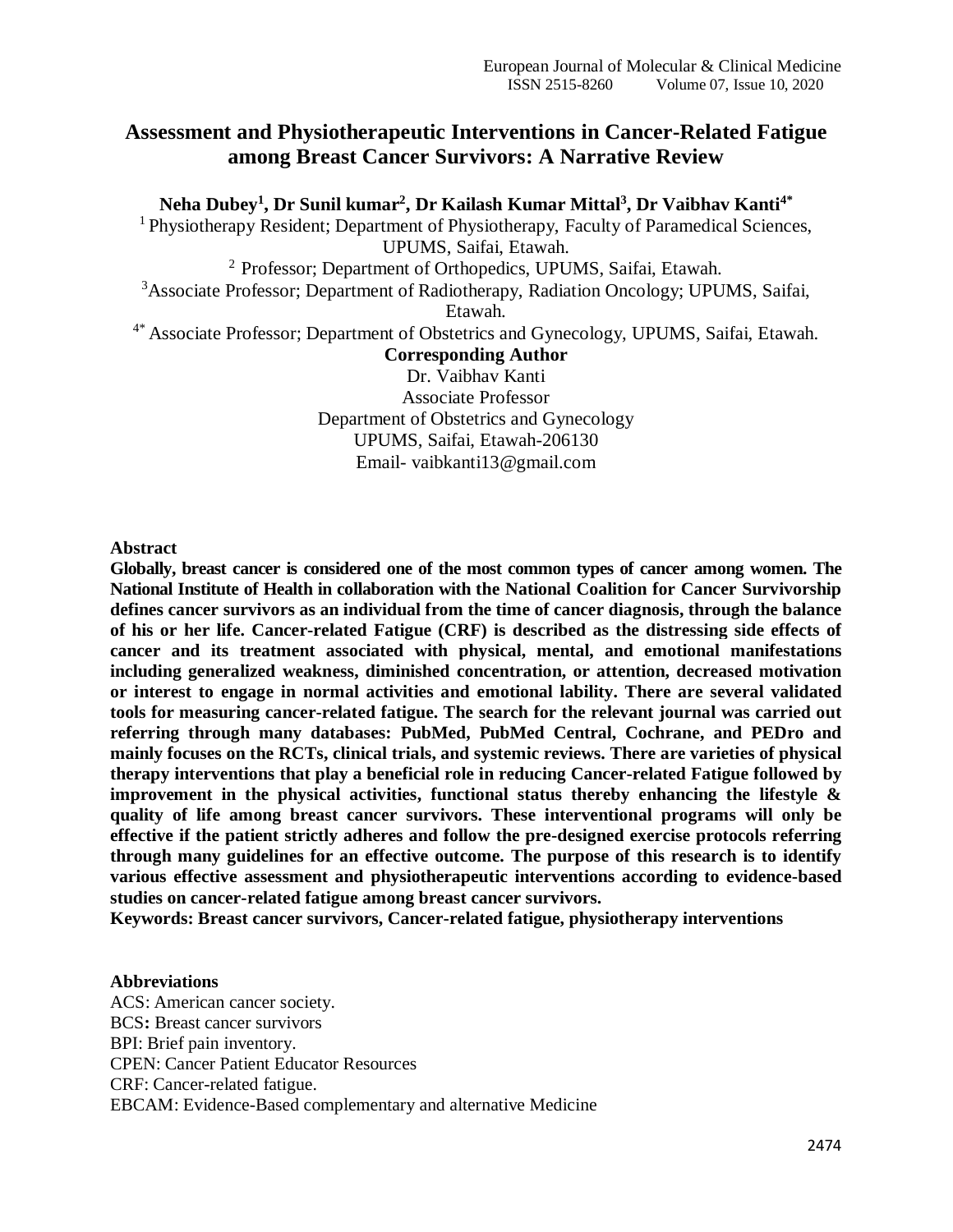EBM: Evidence-based medicine.

ECSI: Energy conservation strategies inventory.

EORTC-QLQ-BR23: European organization for research and treatment: Breast-Cancer specific module.

EORTC-QLQ-C30: European organization for research and treatment: Quality of life: C-30 Questionnaire.

FACIT-FATIGUE SCALE: Functional assessment of chronic illness therapy- fatigue Scale GLOBOCAN\_GCO: Global cancer\_Global cancer observatory

HADS: Hospital anxiety and depression scale.

HPC: Hindawi Publishing Corporation

HRQOL**:** Health-related quality of life.

MET: Metabolic equivalent task.

MFR**:** Myofascial release.

MNA: Mini nutritional assessment questionnaire.

MOSS-SS: Medical outcome study-sleep scale.

NCCN: National comprehensive cancer network.

NIH: National Institute of health.

NLM: National library medicine

PMC: PubMed Central.

PROMIS FATIGUE SCALE: Patient reported outcome measurement information system fatigue scale.

Qol: Quality of life.

## **Introduction**

Globally, breast cancer is considered as one of the most common types of cancer among women. <sup>[1]</sup> The GLOBOCAN -2018 estimated a cancer burden of 18.1 million with 2, 088, 849 cases of breast cancer, and 9.6 million deaths worldwide for both sexes, and all ages, respectively. The incidence of cancer is 48.4% in Asian countries and 21.0% within the United States of America.<sup>[2]</sup> The 5-year survival rate of women suffering from breast cancer is 99% with 62% diagnosed within this stage, while 47% diagnosed at early age of 15-39 years as compared to women older than 65 (68%). This difference might be due to delay in screening process.<sup>[3]</sup> The National Institute of Health in collaboration with the National Coalition for Cancer Survivorship defines cancer survivors as an individual from the time of cancer diagnosis, through the balance of his or her life. [4], [5] The National Comprehensive Cancer Network (NCCN) explained Cancer related fatigue as an upsetting, constant, subjective sense of physical and psychosocial exhaustion related to cancer or cancer treatment that is not proportional to recent activity and interferes with usual functioning. The patient reports this persistent fatigue with the ongoing treatment, continue during radiation treatment/ chemotherapy, decline somewhat, and continue at a higher than the baseline rate after the treatment. It may also persist for several years in patients with no apparent disease. [6] The incidence rate of CRF during the treatment ranges from 25% to 99% depending on the sample and method of assessment and in most studies 30% to 60% of patients report moderate or severe fatigue symptoms. <sup>[7]</sup> The factors that contribute to CRF are 1) Physical factors a) Cancer burden b) Treatment side effects (Chemotherapy, radiotherapy, surgery, etc) c) Comorbid medical conditions (Chronic pain, Anemia, etc).  $^{[8]$ ,  $[9]$ ,  $[10]$  2) Psychosocial factors (Anxiety, depression, coping with chronic illness, sleep disturbances, less food consumption, etc). The nonpharmacological approaches exercise act as an adjunct therapy in reducing burden related to fatigue among breast cancer patients and add support in the oncology Rehabilitation. <sup>[14]</sup> The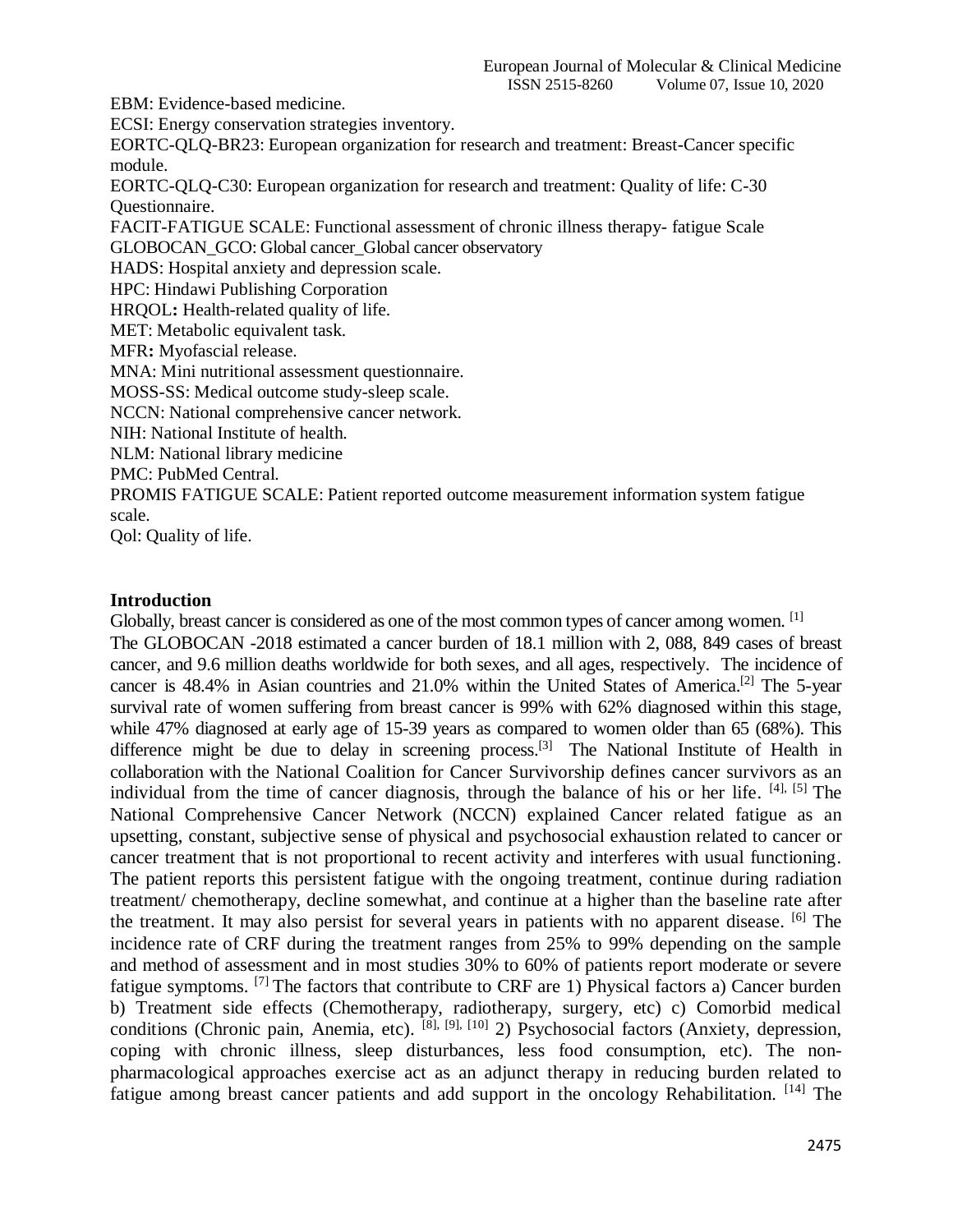European Journal of Molecular & Clinical Medicine<br>ISSN 2515-8260 Volume 07, Issue 10, 2020 Volume 07, Issue 10, 2020

purpose of this research is to identify various effective assessment and physiotherapeutic interventions according to evidence-based studies on cancer-related fatigue among breast cancer survivors.

## **Mechanism of Cancer Related Fatigue (CRF)**

The evidence over past two decades suggested that the pathophysiology of CRF focuses on anemia, cytokine dysregulation (mostly observed with focus on pro-inflammatory cytokines), Hypothalamic-pituitary-adrenal (HPA) axis dysregulation, 5 hydroxy tryptophan (5-HT) neurotransmitter dysregulation, and alterations in adenosine triphosphate, etc. The most observed CRF during cancer treatment targets on the activation of neural immune system by the mechanism of bioactive mediator Peripheral Inflammatory Cytokines [11] as shown in the **[Flow Chart-1]**



#### 2476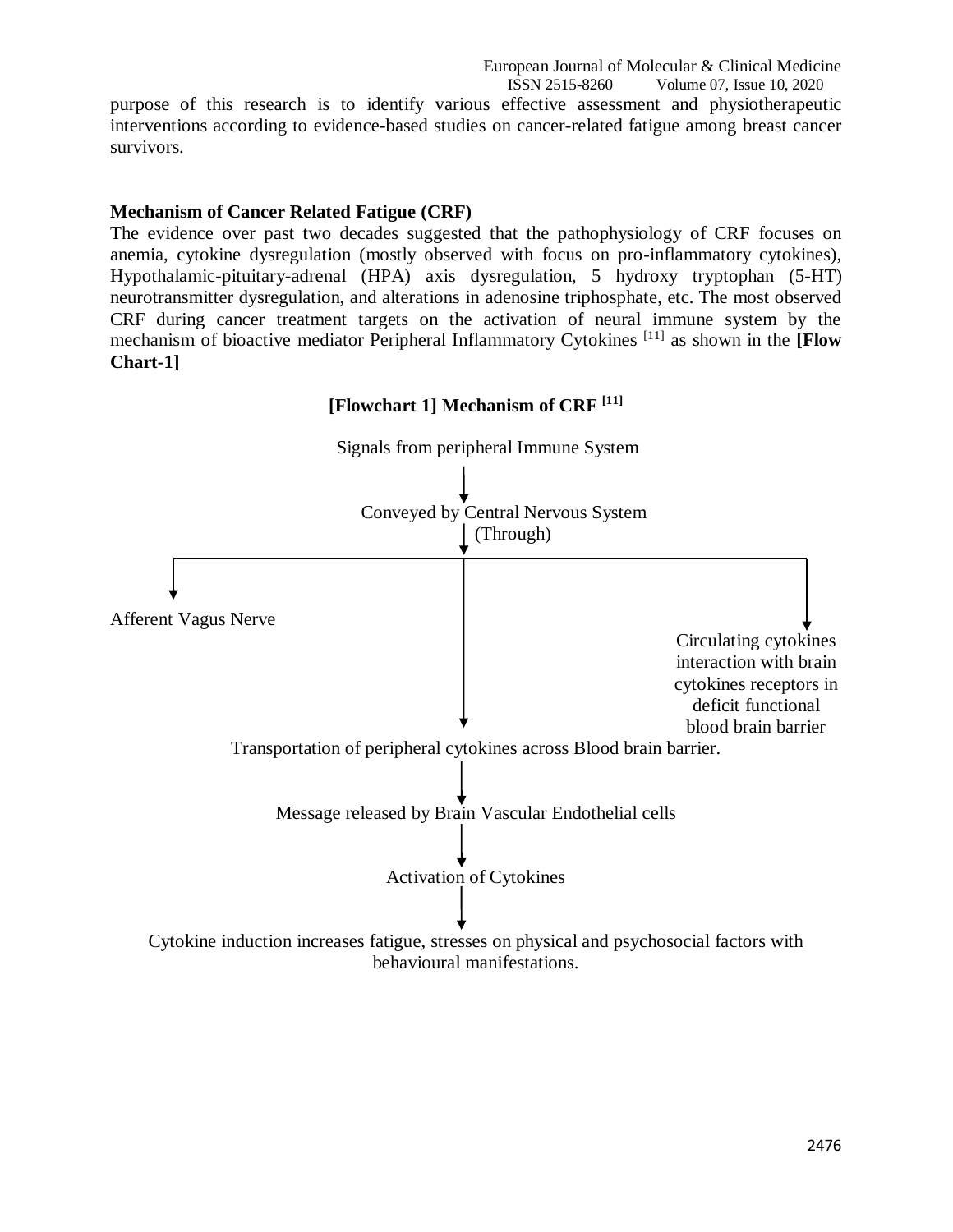Several studies contributed that physical and psychosocial factors are strongly correlated with fatigue followed by cancer treatment. Andrykowski MA et al (1998) correlates fatigue with sleep disturbance and pain in cancer population. [12] These factors deplete the level of physical functioning in cancer patients and may results to variations in the aerobic and anaerobic pathways. The aerobic pathway reduces the oxygen delivery to the cells with limited ATP synthesis thereby facilitating the anaerobic glycolysis for energy production. This anaerobic glycolysis accumulates the lactic acids as its end product with less ATP generation thereby decreasing the activity of intracellular and interstitial pH leading to additional metabolic stress. The collective burden increases the heart rate, respiratory work, with less effective energy production, and metabolic acidosis. However, these conditions may lead to reduction in physical activities with associated psychosocial factors like anorexia, sleep pattern disturbances, reduced exercise tolerance and stamina, tiredness, and inability to carry out intense physical effort resulting in anxiety and to some extent depression due to sedentary lifestyle of patients over extended period of breast cancer treatment. [13]

#### **Cancer-Related Fatigue Assessment/Screening Scales for Practice and Research**

Advancement in cancer assessment/screening increases the number of breast cancer survivors. The assessment of the known treatable factors must be undertaken, among them the physical and psychosocial factors must be initial step in managing fatigue. [15] There are several authenticate tools for measuring Cancer-related fatigue. <sup>[16]</sup> According to NCCN guideline a self-report scale with grade 0 (no fatigue) to 10 (severe fatigue) assesses various dimensions of CRF including intensity, duration, and interference with functioning. [17] The only drawback of Self- report scale is that the patient barely participates believing that fatigue is untreatable and that the tool is not particularly important and can directly affect the ongoing treatment. [18] There are varieties of other tools for measuring CRF among them; Brief fatigue inventory assesses the psychometric/ psychological properties because of its easy words, translations, and less lengthy procedures that ease the patient to complete it without hindrance. This tool is used for both clinical trials and for screening purposes. <sup>[19], [20]</sup> [Table 1] describes the Screening of various dimensions with more emphasis on physical, & psychological factors associated with CRF that are used in practice settings. These include single-item, multi-item Unidimensional, and Multidimensional assessment tools for measuring CRF as reviewed from various data sources and by Piper and colleagues. [21]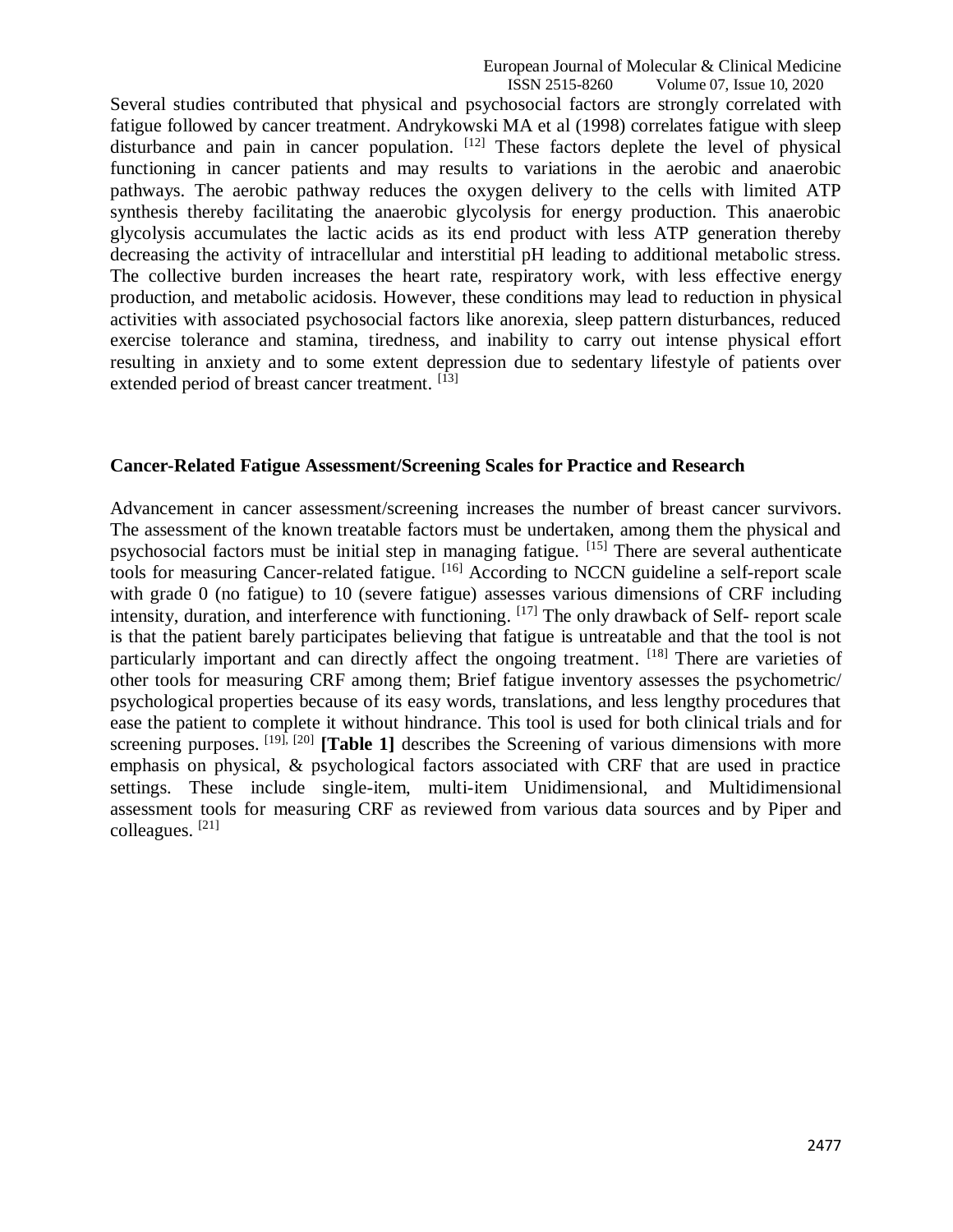| <b>Tool</b>                                                                          | <b>Explanation</b>                                                                                                                                                                                           | <b>Reference</b>                                                                | <b>Recommendation</b>                                                                                                                                      | <b>Severity</b>                                                                                                                                                                      |  |  |  |
|--------------------------------------------------------------------------------------|--------------------------------------------------------------------------------------------------------------------------------------------------------------------------------------------------------------|---------------------------------------------------------------------------------|------------------------------------------------------------------------------------------------------------------------------------------------------------|--------------------------------------------------------------------------------------------------------------------------------------------------------------------------------------|--|--|--|
|                                                                                      | <b>Unidimensional / Single item tool for Screening</b>                                                                                                                                                       |                                                                                 |                                                                                                                                                            |                                                                                                                                                                                      |  |  |  |
| <b>NCCN</b><br>Intensity<br>scale(s)                                                 | $\overline{0}$ -10 scale<br>$(0 = no$ fatigue, $10 =$<br>worst fatigue)                                                                                                                                      | Mock et al<br>$(2007)$ <sup>[22]</sup>                                          | Recommended for<br>practice and screening<br>fatigue in cancer<br>survivors.                                                                               | Assesses symptoms<br>of cancer related<br>fatigue severity                                                                                                                           |  |  |  |
| Fatigue<br>Intensity<br>Scale<br>(FIS)                                               | $0-10$ scale<br>$(0 = no$ fatigue, $10 =$<br>overwhelming fatigue)                                                                                                                                           | Borneman et al<br>$(2007)^{[23]}$                                               | Recommended for<br>research selection and<br>practice purpose                                                                                              | Assesses symptoms<br>of cancer related<br>fatigue severity                                                                                                                           |  |  |  |
| <b>MD</b><br>Anderson<br>Symptom<br>Inventory<br>(MDASI)                             | 13-item scale<br>0-10 scale with 13<br>symptom items with<br>highest frequency in<br>CRF.                                                                                                                    | Cleeland $CS$ et<br>al (2000) <sup>[24]</sup>                                   | Recommended for<br>screening mostly the<br>psychological factors in<br>cancer related fatigue<br>research selection and<br>practice purpose                | A self-report scale<br>that assesses severity<br>and its impact on<br>daily functioning<br>during the last 24<br>hours with internal<br>consistency of<br>$\alpha = 0.85 - 0.87$ .   |  |  |  |
| Functional<br>assessment of<br>cancer<br>therapy:<br>fatigue<br>subscale<br>(FACT-F) | 5-point likert scale<br>With 41 symptoms<br>items, found stable<br>with reliability and<br>validity (test-retest $r =$<br>0.87) and internally<br>consistent (coefficient<br>alpha range $= 0.95$ -<br>0.96) | Yellen et al<br>$(1997)$ <sup>[25]</sup>                                        | Recommended for<br>clinical trials and<br>Intervention tool in<br>clinical management<br>and as an outcome<br>measures in health<br>practice self-studies. | Assesses physical and<br>psychological factors<br>in Cancer related<br>fatigue.                                                                                                      |  |  |  |
| Multi item Unidimensional tool for Screening                                         |                                                                                                                                                                                                              |                                                                                 |                                                                                                                                                            |                                                                                                                                                                                      |  |  |  |
| Fatigue<br>symptom<br>inventory<br>(FSI)                                             | Likert type 14 item<br>scales in which (14) is<br>not scored; used for<br>qualitative data only.<br>$(0=$ not at all fatigued<br>and $10=$ as fatigued as<br>I could be)                                     | Jacobsen et al<br>$(2007)$ <sup>[26], [27]</sup>                                | Validated with both<br>female and male cancer<br>patients between the<br>age group 18-24.                                                                  | Assesses severity,<br>Frequency, daily<br>pattern of Cancer<br>related fatigue, &<br>perceived<br>interference with the<br>quality of life.                                          |  |  |  |
| <b>Brief Fatigue</b><br>Inventory<br>(BFI)                                           | $0-10$ scale<br>$(0 = no$ fatigue, $10 =$<br>fatigue as bad as one<br>can imagine), 9 item<br>symptoms that<br>provides a global<br>fatigue severity score<br>$(1-3, \text{ mild}; 4-6,$<br>moderate; 7-10,  | Jean-Pierre et al<br>$(2007)^{[28]}$<br>Cleeland CS<br>$(2016)$ <sup>[29]</sup> | Recommended for<br>clinical screening and<br>in National and<br><b>International Clinical</b><br>trials.                                                   | Assesses the<br>psychometric/<br>psychological<br>severity of cancer<br>related fatigue (now,<br>usual, worst fatigue<br>during the previous<br>24 hours that<br>interferes with the |  |  |  |

## **[Table 1] Assessment and Screening of Cancer related fatigue**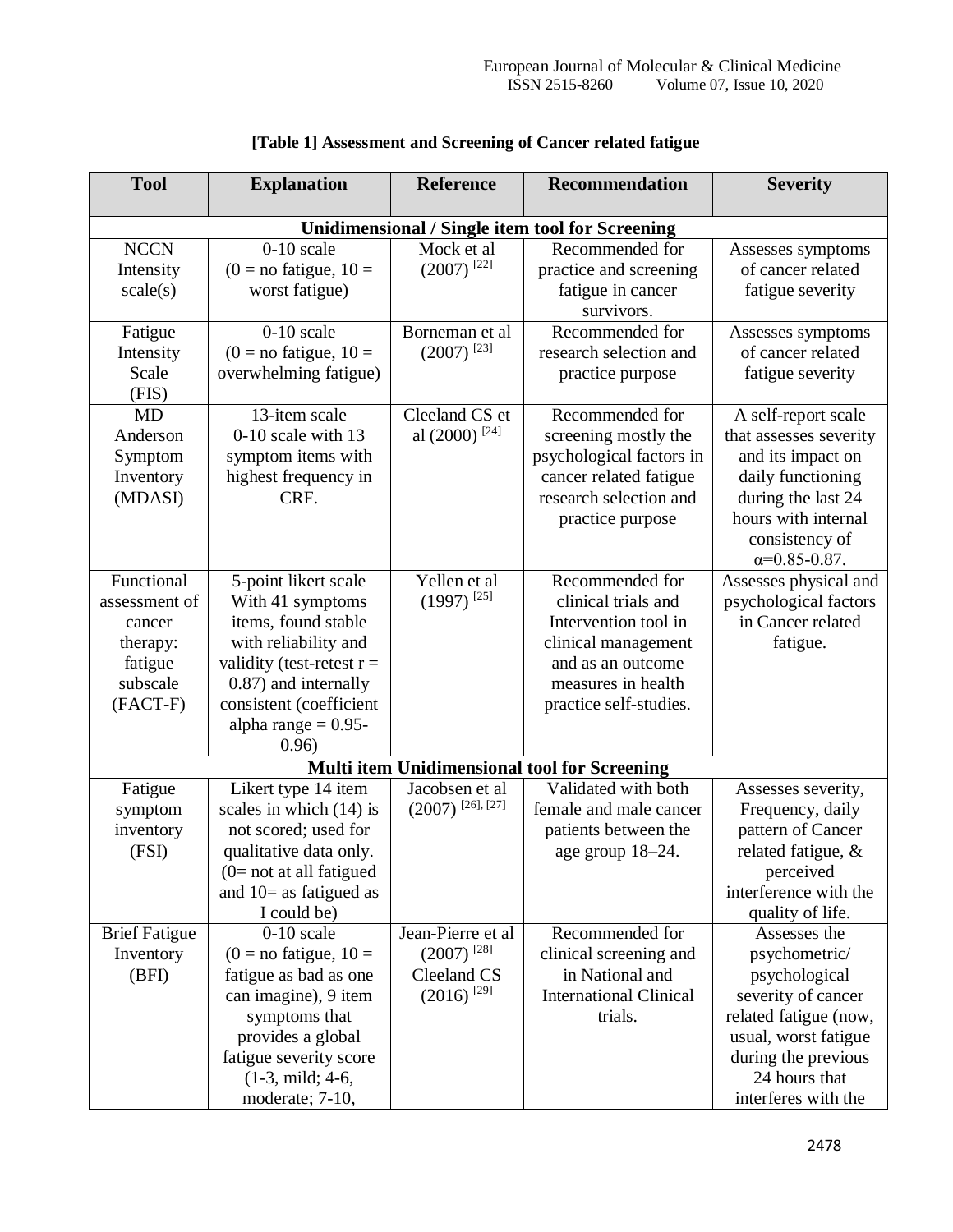|                       |                          |                                      | ISSN 2515-8260           | Volume 07, Issue 10, 2020        |
|-----------------------|--------------------------|--------------------------------------|--------------------------|----------------------------------|
|                       | severe)                  |                                      |                          | daily activity. Its              |
|                       |                          |                                      |                          | Internal consistency             |
|                       |                          |                                      |                          | measures are high at             |
|                       |                          |                                      |                          | 0.8 or more.                     |
| Cancer-               | 0-10 scale, 20           | Holley SK                            | Recommended for          | Assesses the                     |
| Related               | symptoms items are       | $(2000)$ <sup>[30]</sup>             | clinically with good     | psychological and                |
| Fatigue               | measured on a Likert     |                                      | psychometric             | other domains of                 |
| <b>Distress Scale</b> | scale, Higher scores     |                                      | properties.              | fatigue in cancer                |
| (CRFDS)               | indicate greater         |                                      |                          | patients during the              |
|                       | distress from fatigue    |                                      |                          | previous week. Its               |
|                       | symptoms, three          |                                      |                          | internal consistency             |
|                       | additional questions     |                                      |                          | reliability was $\alpha = 0.98$  |
|                       | are also asked from      |                                      |                          | with good construct              |
|                       | the person's current,    |                                      |                          | validity.                        |
|                       | worst, and usual CRF     |                                      |                          |                                  |
|                       | level.                   |                                      |                          |                                  |
|                       |                          | Multi-dimensional tool for screening |                          |                                  |
| Fatigue               | 20 items scale.          | Piper $(2004)^{[31]}$                | Developed to measure     | Assesses the                     |
| Assessment            | $0-3$ scale              | Beutel et al                         | psychometric             | psychometric                     |
| Questionnaire         | $(0 = not at all, 3 =$   | $(2006)$ <sup>[32]</sup>             | properties of fatigue in | dimensions (physical,            |
| (FAQ)                 | strongly; $(+3)$         |                                      | cancer patients.         | affective, cognitive)            |
|                       | indicates addition of    |                                      |                          | of fatigue over past             |
|                       | VAS to measure           |                                      |                          | week and month.                  |
|                       | fatigue and distress)    |                                      |                          |                                  |
| Cancer                | 15 items scale.          | Piper $(2004)^{[31]}$                | Quite simple and         | Assesses the physical            |
| <b>Fatigue Scale</b>  | 1-5 scale                | Okuyama et al                        | complete within two      | and psychometric                 |
| (CFS)                 | $(1 = not at all, 5 =$   | $(2000)$ <sup>[33]</sup>             | minutes even with        | dimensions of                    |
|                       | very much) Maximum       |                                      | patient with advanced    | fatigue. Its average             |
|                       | score is 60 (physical,   |                                      | cancer. It is primary    | test-retest reliability r        |
|                       | 1-28; affective, 0-16;   |                                      | tested with a cancer     | $= 0.69, P < 0.001$              |
|                       | cognitive, $0-16$ )      |                                      | patient in Japan.        | with good internal               |
|                       |                          |                                      |                          | consistency                      |
|                       |                          |                                      |                          | (Cronbach's alpha                |
|                       |                          |                                      |                          | coefficient for all 15           |
|                       |                          |                                      |                          | items = $0.88$ ).                |
| <b>Revised Piper</b>  | 11-point scale           | Berger et al                         | 1) It is an easy scale   | Assesses the                     |
| <b>Fatigue Scale</b>  | including $22 + 5$ open- | $(2007)^{[34]}$                      | and takes only two       | psychometric                     |
| (RPFS)                | ended items not          | de Jong et al                        | minutes to complete.     | dimensions of fatigue            |
|                       | included in the          | $(2006)$ <sup>[35]</sup>             | 2) It initially measures | in cancer patients               |
|                       | scoring.                 | Piper et al                          | cancer related fatigue,  | (behavioral /severity,           |
|                       | 0-10 NRS                 | $(1998)$ <sup>[36]</sup>             | but now used in other    | affective meaning,               |
|                       | $(i.e., 0= None, 1-3 =$  |                                      | clinical, non-clinical,  | sensory, and                     |
|                       | Mild, 4-6 Moderate, 7-   |                                      | and healthy groups       | cognitive/mood) for              |
|                       | $10 =$ Severe)           |                                      | globally.                | entire scale. Its                |
|                       |                          |                                      |                          | reliability is $(\alpha = 0.97)$ |
|                       |                          |                                      |                          | and subscales well               |
|                       |                          |                                      |                          |                                  |
|                       |                          |                                      |                          | validated in patients            |
|                       |                          |                                      |                          | with cancer ( $\alpha$ =         |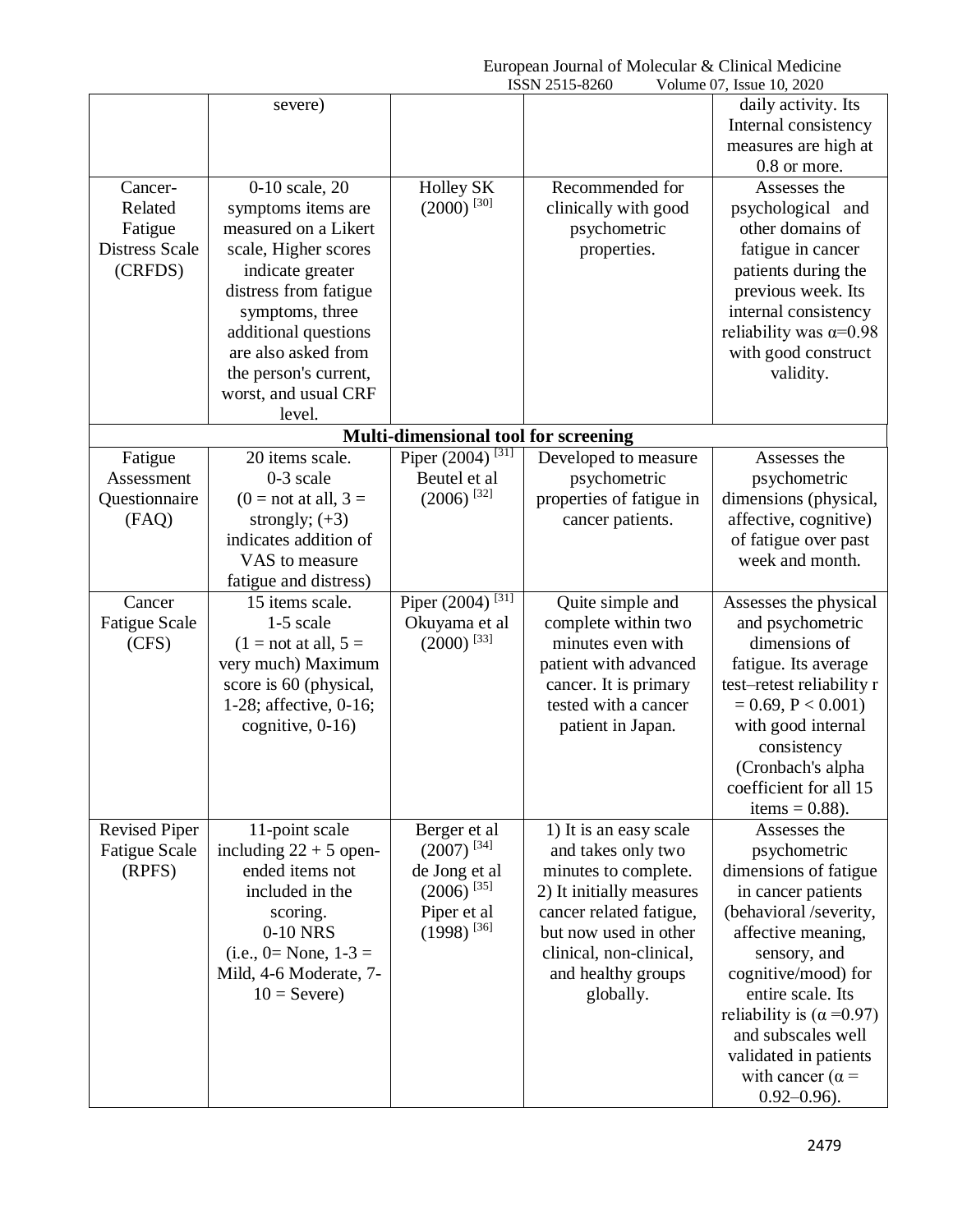|                        |                                |                                              | Volume 07, Issue 10, 2020             |
|------------------------|--------------------------------|----------------------------------------------|---------------------------------------|
| 5-point scale of 0-4   | Stein KD et al                 | Recommended for                              | Assesses cancer                       |
| with 83 items with     | $(1998)^{[37]}$                | multiple measurement                         | related fatigue in                    |
| $(0=$ not at all.      | Stein KD et al                 | within short time scale.                     | terms.                                |
| $4 =$ extremely).      |                                |                                              | general, physical,                    |
|                        |                                |                                              | emotional, and                        |
|                        |                                |                                              | mental manifestations                 |
|                        |                                |                                              | during the past week                  |
|                        |                                |                                              | $(\alpha = 0.85 - 0.96)$              |
| 6-item scale assesses  | Schwartz A et                  | It takes 1-2 min to                          | Assesses physical and                 |
| on $1-5$ -point Likert |                                | complete.                                    | perceptual dimensions of              |
| scale with 1 "not at   | Pattanshetty RB                | Scores range from a                          | CRF in the previous 2-3               |
| all" to 5 "extremely." | et al $(2016)$ <sup>[40]</sup> | minimum of                                   | days. Its reliability is ( $\alpha$ = |
|                        |                                | 6 to a maximum of                            | $0.90$ ).                             |
|                        |                                | 30.                                          |                                       |
|                        |                                | $(2004)^{[38]}$<br>al (1999) <sup>[39]</sup> | ISSN 2515-8260                        |

## **Methodology**

The search for the relevant journal was carried out referring through many databases: PubMed, PubMed Central, Cochrane databases, and PEDro. The main emphasis was given on RCTs, clinical trials, and systemic reviews to examine the role of physiotherapeutic interventions in cancer related fatigue among breast cancer survivors.

## **Result and Discussion Evidence-Based Physiotherapeutic Interventions**

The physiotherapy procedures mostly depend on the underline causes and once the cause is identified then simultaneous improvement is noticeable within the patient's CRF and physical functions by assigning a systematic physical therapy protocol.  $[41]$  The CRF is associated with physical, psychosocial, and other domains. [42], [43], [44] Due to this reason a multi-faceted treatment of physical therapy is considered. [45] The growing research on CRF interventions shows a positive response covering the other domains like quality of life, behavioral manifestations other than physical and psychosocial factors. [46]

According to the NCCN guideline, the non-pharmacological treatments are considered effective in treating CRF.  $[47]$  The non-pharmacological approach includes 1) Physical exercise, 2) Psychological therapies, 3) Physical modalities, 4) Manual therapies, 5) Acupuncture, 6) Multidisciplinary/interdisciplinary rehabilitation, etc. [48] While Parock et al (2000) experimented on 11 patients with 28 days trial  $[49]$ ; Buss et al (2010) on 38 patients with 3 weeks trial  $[50]$ reported that a pre-set exercise protocol increases the patient daily physical activity levels with therapies like 1) exercise in bed and sitting position, 2) treadmill walking, 3) cycle ergometer exercises, 4) rhythmic dancing. The evidence suggests that the 12 months of regular exercise on a pre-designed protocol with 5 years follow-up among breast cancer survivors reduces fatigue and improves the quality of life. [51] [**Table-2]** demonstrates some of the evidences on the significant improvement of CRF among BCS by physiotherapeutic Interventions.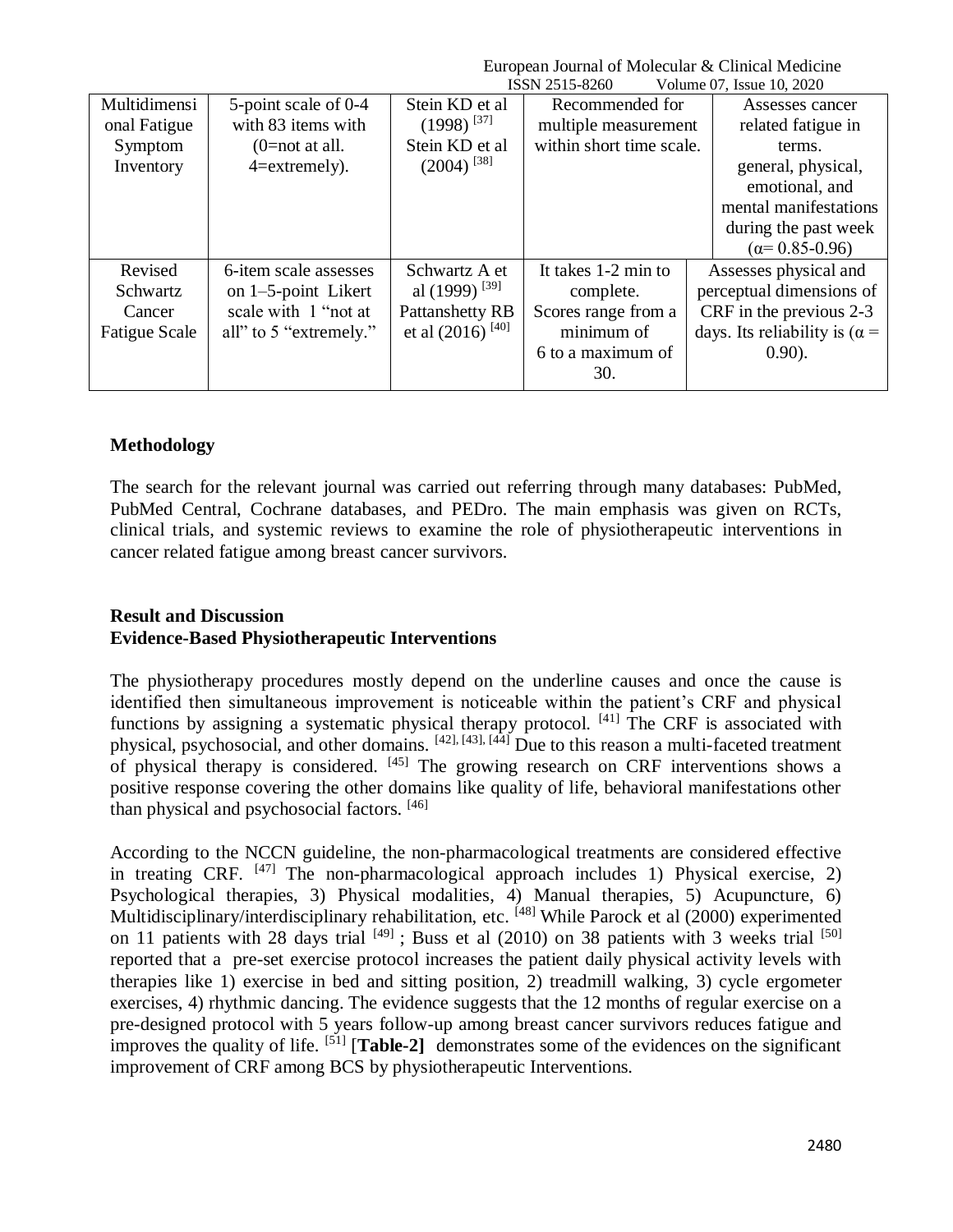| <b>Reference</b>                                 | <b>Publication</b>     | <b>Database</b>        | <b>Outcome</b>                                                                                                                                               | <b>Description</b>                                                                                                                                                                                                                                                     | <b>Conclusion</b>                                                                                                                                                                                                                             |
|--------------------------------------------------|------------------------|------------------------|--------------------------------------------------------------------------------------------------------------------------------------------------------------|------------------------------------------------------------------------------------------------------------------------------------------------------------------------------------------------------------------------------------------------------------------------|-----------------------------------------------------------------------------------------------------------------------------------------------------------------------------------------------------------------------------------------------|
|                                                  | type                   |                        | measurement                                                                                                                                                  |                                                                                                                                                                                                                                                                        |                                                                                                                                                                                                                                               |
| Penttinen<br>H et al<br>$(2019)$ <sup>[51]</sup> | <b>Clinical Trial</b>  | <b>PMC</b>             | Physical activity by<br>diary,<br>Physical performance                                                                                                       | $(N=573)$ ; RCT shortly<br>after adjuvant treatment<br>into exercise                                                                                                                                                                                                   | The improvement in<br>physical performance<br>and activity gives a                                                                                                                                                                            |
|                                                  |                        |                        | by a 2-km walking test,<br>Quality of life by BR-23<br>questionnaires,<br>fatigue by FACIT-                                                                  | $group(n=302)$ and<br>control group<br>$(n=271)$ with 1-year<br>exercise intervention                                                                                                                                                                                  | positive change in QoL<br>among Breast Cancer<br>Survivors.                                                                                                                                                                                   |
|                                                  |                        |                        | Fatigue scale,<br>Depression by Beck<br>Depression Inventory.                                                                                                | and 1- year follow-up<br>among BCS                                                                                                                                                                                                                                     |                                                                                                                                                                                                                                               |
| Pyszora A<br>et al<br>$(2017)$ <sup>[52]</sup>   | Clinical trial         | PubMed &<br><b>PMC</b> | Brief Fatigue Inventory,<br><b>Edmonton Symptom</b><br>Assessment system, and<br>satisfaction score (SC).                                                    | RCT on 60 patient a)<br><b>Treatment Group</b><br>$(n=30)$ ; b) Control<br>Group $(N=30)$ for 3<br>times a week for 2<br>weeks.                                                                                                                                        | Physiotherapy program<br>includes 1) Active<br>exercises, 2) Myofascial<br>release, and 3)<br>Proprioceptive<br>Neuromuscular<br><b>Facilitation reduces</b><br>fatigue inpatient with<br>CRF and advanced<br>cancer post palliative<br>care. |
| Kinkead B<br>$(2018)$ <sup>[54]</sup>            | Comparative<br>$/$ RCT | PubMed                 | Multidimensional<br>Fatigue Inventory,<br>PROMIS Fatigue scale,<br><b>Quality of Life</b><br>Enjoyment and<br>Satisfaction<br>Questionnaire (Q-LES-<br>Q)    | RCT on 66 female with<br>stage 0-III post adjuvant<br>therapy, for 6 weeks into<br>Swedish<br>massage therapy (SMT)<br>versus an active control<br>condition (light touch<br>$[LT]$ ) and waitlist<br>control (WLC) on<br>persistent CRF                               | 6 weeks of Swedish<br><b>Massage Therapy</b><br>reduces fatigue<br>symptoms among BCS.                                                                                                                                                        |
| Suzanna<br>M. Zick<br>$(2016)$ <sup>[71]</sup>   | <b>RCT</b>             | PubMed                 | <b>Pittsburgh Sleep Quality</b><br>Index (PSQI) and Long-<br>Term Quality of Life<br>Instrument (LTQL) and<br><b>Brief Fatigue Inventory</b><br>(BFI) score. | 10 weeks randomized.<br>single-blind trial<br>comparing self-<br>administered relaxing<br>acupressure with<br>stimulating acupressure<br>once daily for 6 weeks<br>vs. standard care with a<br>4-wks follow-up and 5<br>research visit one at<br>screening, baseline-3 | Acupressure<br>considerably reduces the<br>persistent fatigue<br>compared with usual<br>care, but only relaxing<br>acupressure had<br>significant effects on<br>sleep quality and QoL.                                                        |

## **[Table 2] Synopsis of studies regarding evidences on physiotherapeutic interventions in Cancer-related Fatigue among Breast Cancer Survivors.**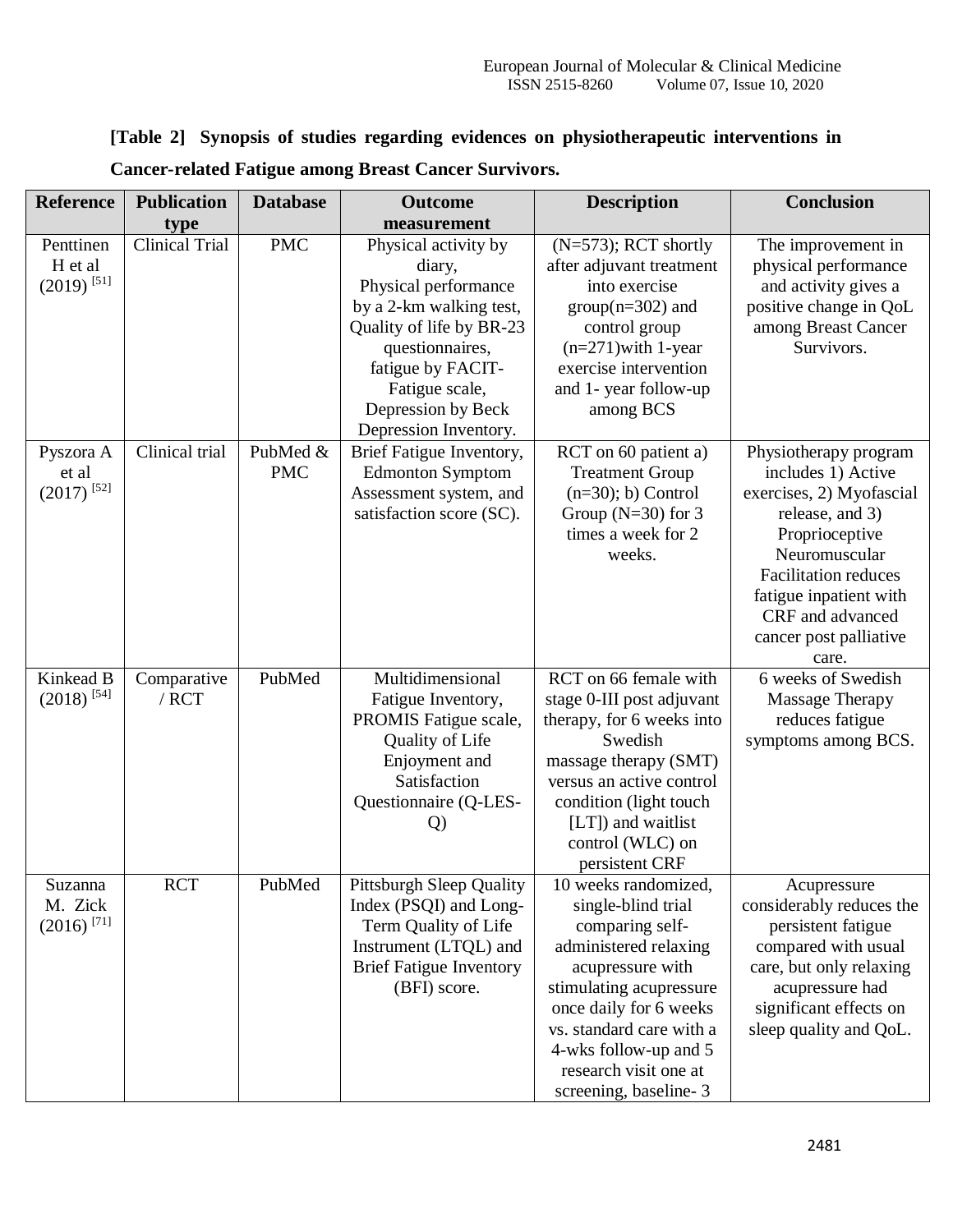|                          |                       |             |                               | ISSN 2515-8260                             | Volume 07, Issue 10, 2020                   |
|--------------------------|-----------------------|-------------|-------------------------------|--------------------------------------------|---------------------------------------------|
|                          |                       |             |                               | weeks, 6 weeks, and 10                     |                                             |
|                          |                       |             |                               | weeks.                                     |                                             |
| Irene                    | <b>RCT</b>            | Cochrane    | Treatment group               | RCT on 78 BCS                              | The multimodal Gp                           |
| Cantarero-               |                       | Review/     | Primary tool: Profile of      | between 25- 65 years                       | focused on the core                         |
| Villanueva               |                       | EBCAM.      | mood states (POMS)            | post adjuvant therapies                    | stability exercises and                     |
| et al                    |                       |             | questionnaire.                | (First 6 months) into                      | <b>Recovery MFR</b> massage                 |
| $(2012)$ <sup>[53]</sup> |                       |             | Secondary tool: Trunk         | a) experimental/                           | is highly effective for                     |
|                          |                       |             | <b>Curl Static Endurance</b>  | multimodal $(n=39)$ ; b)                   | improving physical                          |
|                          |                       |             | Test and multiple Sit-to-     | control $(n=39)$ groups                    | (muscle strength) and                       |
|                          |                       |             | Stands Test.                  | with 8 weeks of                            | psychological (mood                         |
|                          |                       |             | Control group                 | intervention                               | state and fatigue) aspects                  |
|                          |                       |             | Minnesota Leisure Time        |                                            | in BCS after the                            |
|                          |                       |             | <b>Physical Activity</b>      |                                            | intervention and 6                          |
|                          |                       |             | Questionnaire                 |                                            | months after discharge                      |
|                          |                       |             |                               |                                            | as compared to the usual                    |
|                          |                       |             |                               |                                            | treatment group.                            |
| Anne                     | <b>RCT</b>            | Cochrane    | <b>Schwartz Cancer</b>        | RCT on 67 women's                          | The generally                               |
| Marie                    |                       | review/     | Fatigue Scale-6,              | post-surgery into                          | recommended exercises                       |
| Lunde                    |                       | <b>HPC</b>  | <b>International Physical</b> | exercise group $(n=33)$                    | 150 min/ week Moderate                      |
| Husebo et                |                       |             | <b>Activity Questionnaire</b> | 3x/week and 30 minutes                     | Vigorous Physical                           |
| al (2014)                |                       |             | (IPAQ) Short Form, 6-         | brisk walking/day and                      | Activity are enough to                      |
| $[58]$                   |                       |             | Minute Walk Test (6-          | control group regular                      | relieve CRF and restore                     |
|                          |                       |             | $MWT$ ) $\&$ an Exercise      | physical activity $(n=34)$                 | the physical capacity                       |
|                          |                       |             | diary.                        | at the completion of the                   | among patients.                             |
|                          |                       |             |                               | chemotherapy $(Post1)$ ,                   |                                             |
|                          |                       |             |                               | and 6-month post-                          |                                             |
|                          |                       |             |                               | chemotherapy                               |                                             |
|                          |                       |             |                               | (Post <sub>2</sub> )                       |                                             |
| Yuen HK                  |                       | PubMed      | Revised-Piper Fatigue         | A Pilot study (RCT)                        | Aerobic exercises are                       |
| et al                    | <b>Clinical Trial</b> |             | Scale, 6MWT                   | between aerobic (AE) $\&$                  | more viable and efficient                   |
| $(2007)$ <sup>[59]</sup> |                       |             |                               | resistance exercises                       | in improving CRF while                      |
|                          |                       |             |                               | (RE) group and usual                       | RE $(Z=2.366,$ one-tailed                   |
|                          |                       |             |                               | care control for                           | $P=0.009$ ) improves the                    |
|                          |                       |             |                               | 3x/weeks for 12 weeks                      | functional capacity than                    |
|                          |                       |             |                               | at home at a light to                      | the usual care control                      |
|                          |                       |             |                               | somewhat hard intensity                    | group.                                      |
|                          |                       |             |                               | assessed by Borg                           |                                             |
|                          |                       |             |                               | Perceived Exertion tool                    |                                             |
|                          |                       |             |                               | which was analyzed by                      |                                             |
|                          |                       |             |                               | pre & post-training<br>levels between both |                                             |
|                          |                       |             |                               |                                            |                                             |
|                          |                       |             |                               | groups.                                    |                                             |
|                          |                       |             |                               |                                            |                                             |
| Cramp F et               | Systematic            | Cochrane    | Meta-analysis                 | Out of 56 studies (4068)                   | Aerobic exercises are                       |
| al $(2012)$              | review                | database of | for fatigue using a           | participants) with 38                      | found to be more                            |
| [60]                     |                       | Systematic  | random-effects mode.          | studies compare fatigue                    | beneficial with Standard                    |
|                          |                       | reviews     |                               | between exercise                           | Mean Deviation of                           |
|                          |                       |             |                               | interventions (1461) and                   | $(-0.27, 95\% \text{ CI}, -0.37 \text{ to}$ |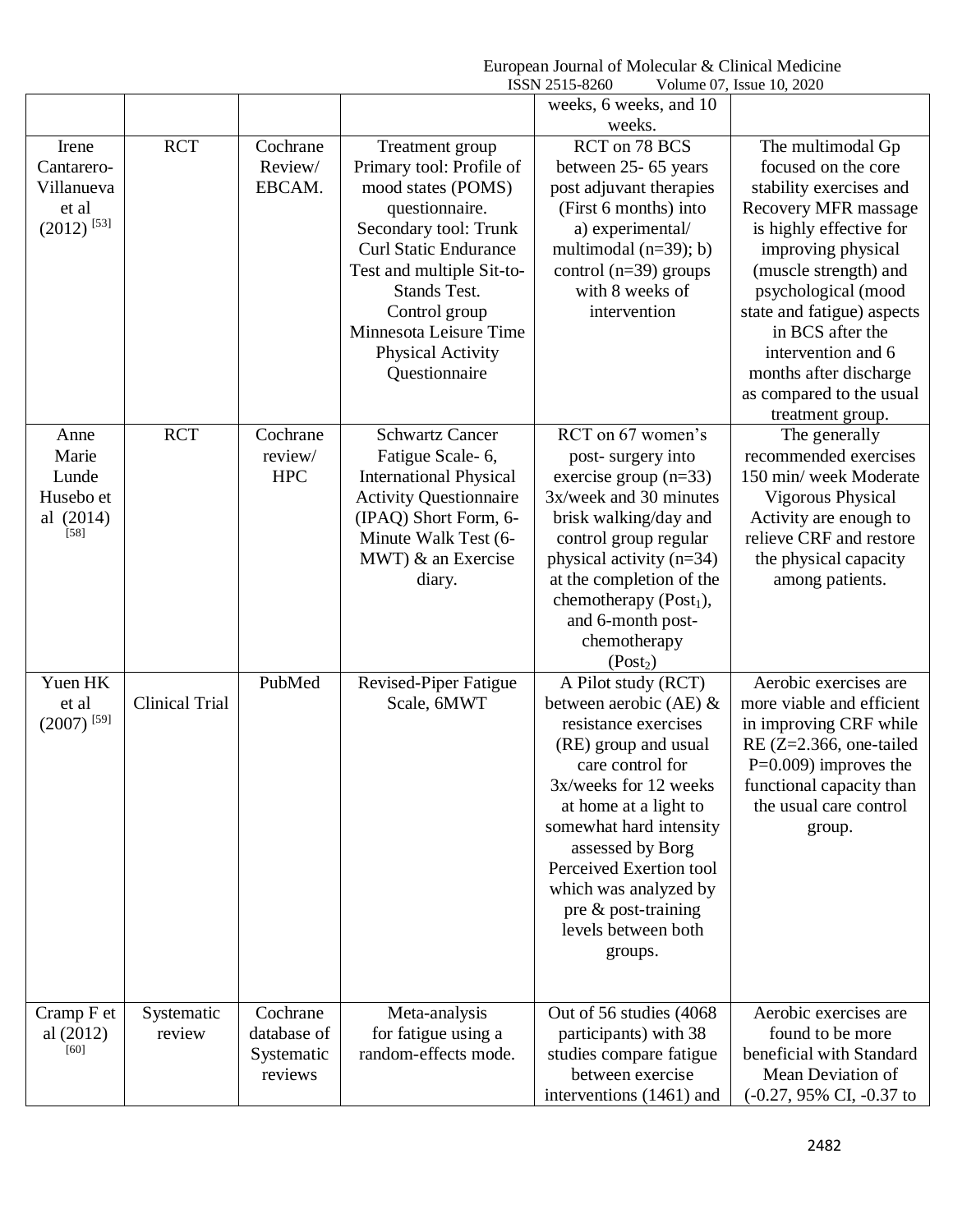|                           |                 |            |                               | ISSN 2515-8260              | Volume 07, Issue 10, 2020         |
|---------------------------|-----------------|------------|-------------------------------|-----------------------------|-----------------------------------|
|                           |                 |            |                               | $(1187)$ control group,     | $0.17$ ) with a moderate          |
|                           |                 |            |                               | participants were studied   | heterogeneity of $(P =$           |
|                           |                 |            |                               | and analyzed.               | 0.20; $I^2 = 20.0\%$ ) than       |
|                           |                 |            |                               |                             | the control intervention          |
|                           |                 |            |                               |                             | group in individuals              |
|                           |                 |            |                               |                             | with cancer-                      |
|                           |                 |            |                               |                             | related fatigue during            |
|                           |                 |            |                               |                             | and post-cancer therapy           |
| Kessels E                 | Systematic      | <b>PMC</b> | Primary outcome by            | Out of $274$ trials $[11]$  | Exercises improve CRF             |
| et al                     | review and      |            | self-report validated         | studies with participants   | with effect size                  |
| $(2018)$ <sup>[61]</sup>  | meta-           |            | questionnaire and             | {411 with exercise          | (Cohen's d 0.605, 95%)            |
|                           | analysis        |            | secondary outcome by          | intervention { 377 with     | Class Interval 0.235-             |
|                           |                 |            | Adherence                     | non-exercise                | 0.975). The Aerobic               |
|                           |                 |            |                               | intervention}] are          | exercise are found to be          |
|                           |                 |            |                               | selected for analysis for   | more effective ( $\Delta$ =1.009, |
|                           |                 |            |                               | comparison between          | CI 0.222-1.797) than a            |
|                           |                 |            |                               | both groups.                | combination of AE &               |
|                           |                 |            |                               |                             | RE ( $\Delta$ =0.341, CI 0.129-   |
|                           |                 |            |                               |                             | $0.552$ ) with high               |
|                           |                 |            |                               |                             | adherence rate on patient         |
|                           |                 |            |                               |                             | with CRF.                         |
| Meneses                   | A Systematic    | PubMed     |                               | 9 RCT studies with          | Multimodal intervention           |
| Echavez et                | review and      |            |                               | (n=722participants)         | including aerobic                 |
| al                        | meta-           |            |                               | were searched for           | exercise, resistance              |
| $(2015)$ <sup>[62</sup> ] | analysis        |            |                               | systematic review and       | training, and                     |
|                           |                 |            |                               | meta-analysis from          | stretching are more               |
|                           |                 |            |                               | PubMed, CENTRAL,            | effective with $SMD =$            |
|                           |                 |            |                               | EMBASE, and                 | $-0.23$ ; 95% CI: $-0.37$ to      |
|                           |                 |            |                               | <b>OVID</b> between January | $-0.09; P = 0.001$ ) than         |
|                           |                 |            |                               | and March 2014 and risk     | RE $(P = 0.30)$ with low          |
|                           |                 |            |                               | of bias was searched        | risk of bias $(6.4 SD +/-$        |
|                           |                 |            |                               | using PeDro scale           | 1.0) in controlling CRF           |
|                           |                 |            |                               |                             | for cancer survivors and          |
|                           |                 |            |                               |                             | during treatments.                |
| Meneses-                  | Systematic      | PubMed     | <b>Functional Assessment</b>  | 11 studies $(n=1350)$       | Combined AE and RE                |
| Echavez                   | review          |            | of Cancer Therapy             | Participants                | under supervision show            |
| JF et al                  |                 |            | Fatigue Scale, European       |                             | a positive response in            |
| $(2015)$ <sup>[63]</sup>  |                 |            | Organization for              |                             | fatigue reduction.                |
|                           |                 |            | <b>Research and Treatment</b> |                             | (SMD=-0.41, 95% CI-               |
|                           |                 |            | of Cancer, Quality of         |                             | $0.70$ to $-0.13$ ; combined      |
|                           |                 |            | Life Questionnaire,           |                             | AE $&$ stretching                 |
|                           |                 |            | Piper Fatigue Scale,          |                             | (SMD=-0.67, 95% CI -              |
|                           |                 |            | <b>Schwartz Cancer</b>        |                             | $1.17$ to $-0.17$ ). The joint    |
|                           |                 |            | Fatigue Scale, and the        |                             | effect on fatigue was -           |
|                           |                 |            | Multidimensional              |                             | 1.69 (95% CI-2.99 to -            |
|                           |                 |            | Fatigue Inventory.            |                             | 0.39 using a random               |
|                           |                 |            |                               |                             | effect model.                     |
| Do J et al                | Clinical trial/ | PubMed     | (EORTC QLQ-C30),              | RCT (n-62) into early       | Supervised multimodal             |
| $(2015)$ <sup>[65]</sup>  | <b>RCT</b>      |            | <b>EORTC Breast Cancer-</b>   | exercise group $(n-32)$ 4   | rehabilitation program            |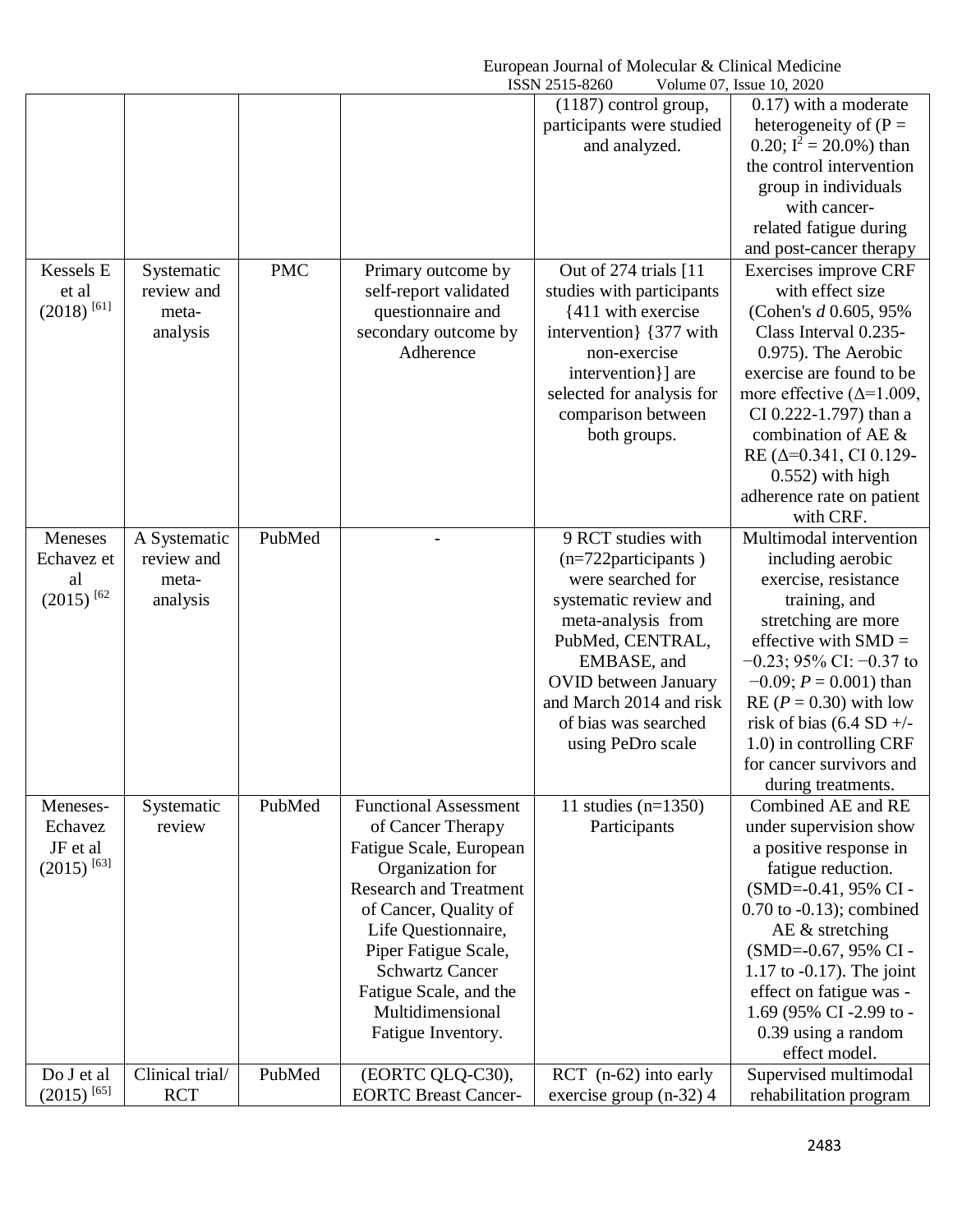|                          |                 |        |                                                  | ISSN 2515-8260                                  | Volume 07, Issue 10, 2020              |
|--------------------------|-----------------|--------|--------------------------------------------------|-------------------------------------------------|----------------------------------------|
|                          |                 |        | Specific Quality of Life<br>Questionnaire (EORTC | weeks of a multimodal<br>rehabilitation program | improves<br>the physical symptoms,     |
|                          |                 |        | QLQ-BR23), Fatigue                               | for 80 min/day, 5                               | QoL, and fatigue in                    |
|                          |                 |        | <b>Severity Scale</b>                            | times/week for 4 weeks                          | patients                               |
|                          |                 |        |                                                  | and delayed exercise                            | with breast cancers.                   |
|                          |                 |        |                                                  | $group (n=30) completed$                        |                                        |
|                          |                 |        |                                                  | the same program at the                         |                                        |
|                          |                 |        |                                                  | next 4 <sup>th</sup> week among                 |                                        |
|                          |                 |        |                                                  | BCS.                                            |                                        |
| Reif K                   | Clinical trial/ | PubMed |                                                  | RCT $(n=261)$ into                              | Findings suggest a                     |
| $(2013)$ <sup>[68]</sup> | <b>RCT</b>      |        |                                                  | intervention group;                             | significant reduction in               |
|                          |                 |        |                                                  | receiving a 6-session                           | CRF (f=76.510,                         |
|                          |                 |        |                                                  | educational program for                         | $p<0.001$ , $n^2 = 0.248$ )            |
|                          |                 |        |                                                  | 90 min and control                              | with improvement in                    |
|                          |                 |        |                                                  | group with the usual                            | Qol, anxiety, self-                    |
|                          |                 |        |                                                  | care.                                           | efficacy, physical                     |
|                          |                 |        |                                                  |                                                 | activity, & fatigue                    |
|                          |                 |        |                                                  |                                                 | knowledge among the                    |
| Young Ho                 | Comparative     | PubMed | Primary outcome:                                 | RCT $(n=273)$ allocated                         | intervention group.<br>Web-based self- |
| Yun                      | study/RCT       |        | $(BFI)$ & $(FSS)$                                | into an intervention                            | management is                          |
| $(2012)$ <sup>[66]</sup> |                 |        | Secondary outcome:                               | group $(n=136)$ and                             | considered as an                       |
|                          |                 |        | (HRQOL, EORTC                                    | control group $(n=137)$ in                      | important route for                    |
|                          |                 |        | QLQ-C30,                                         | an individually tailored                        | improving fatigue and                  |
|                          |                 |        | Hospital Anxiety and                             | 12 weeks intervention                           | <b>HRQOL</b> significantly             |
|                          |                 |        | Depression Scale, self-                          | program covering 7                              | more than the routine                  |
|                          |                 |        | report, and short                                | areas (NCCN guideline)                          | care among patient with                |
|                          |                 |        | message services).                               | with various modules                            | cancer.                                |
|                          |                 |        |                                                  | and Health navigation                           |                                        |
|                          |                 |        |                                                  | program                                         |                                        |
|                          |                 |        |                                                  | (Self-assessment and                            |                                        |
|                          |                 |        |                                                  | graphic reports, health                         |                                        |
|                          |                 |        |                                                  | advice and online                               |                                        |
|                          |                 |        |                                                  | education, enhanced and                         |                                        |
|                          |                 |        |                                                  | short message services,                         |                                        |
|                          |                 |        |                                                  | caregiver monitoring                            |                                        |
|                          |                 |        |                                                  | and support, and health                         |                                        |
|                          |                 |        |                                                  | professional                                    |                                        |
|                          |                 |        |                                                  | monitoring).                                    |                                        |
|                          |                 |        |                                                  |                                                 |                                        |
|                          |                 |        |                                                  |                                                 |                                        |
|                          |                 |        |                                                  |                                                 |                                        |
|                          |                 |        |                                                  |                                                 |                                        |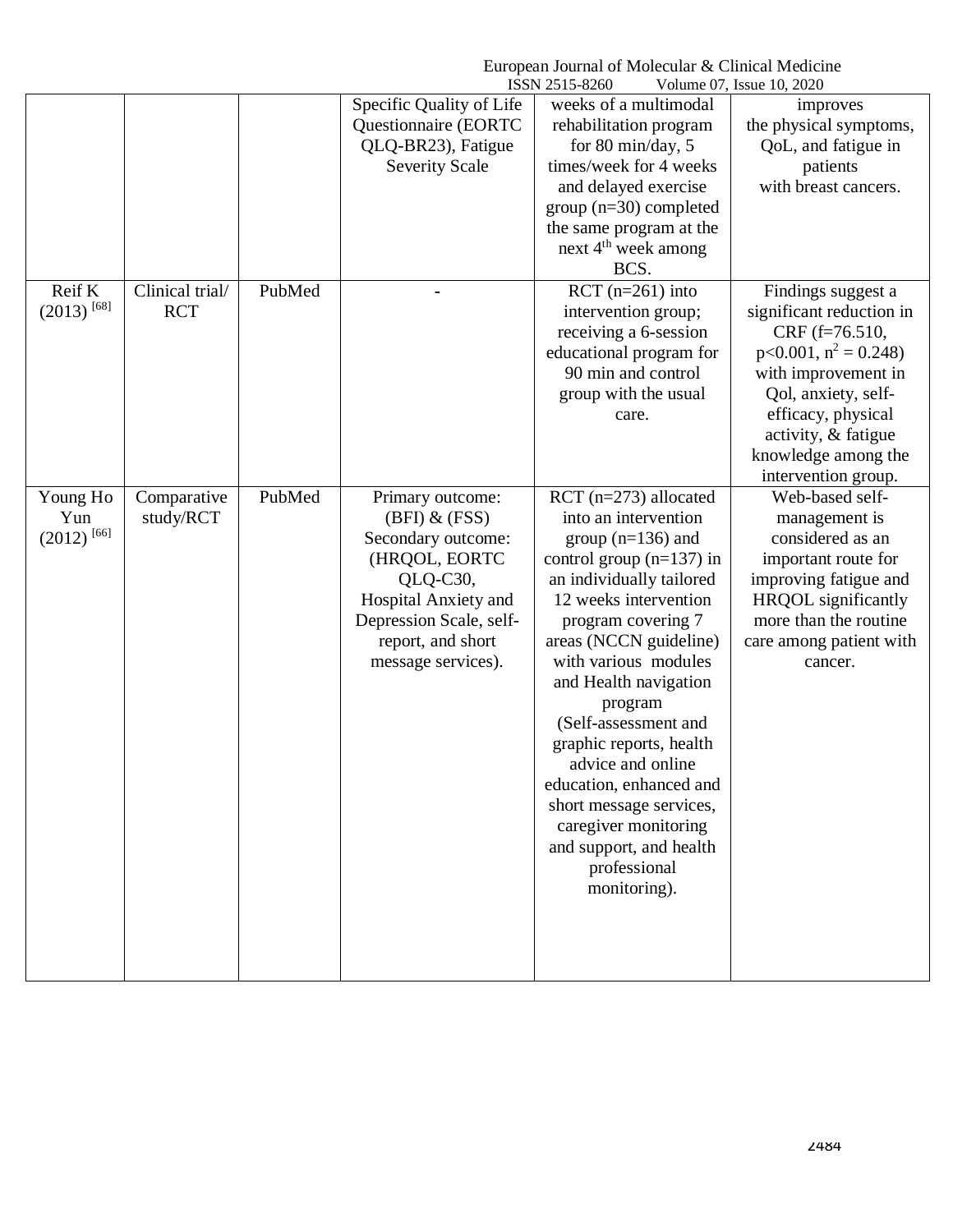Pyszora A et al (2017) concluded that physiotherapy program that includes 1) active exercise, 2) MFR, and 3) PNF facilitates a considerable reduction of CRF in post palliative care of cancer patients. [52] Similar study was done by Villanueva et al (2012) on 78 patients between the agegroup of 25-65 years for a period of 8 weeks.  $[53]$  The experimental group receives physical training (core stability exercises) for 4 hours followed by 12 hours of recovery procedures (MFR) 3 times/week for a period of 90 min each. The protocol **[Table-3]** was set for 2 weeks according to ACSM and AHA guidelines and found to be highly effective in improving muscle strength, mood states with the significant improvement seen in fatigue level (0.52) as compared to the previous studies (effect size 0.31, 95% CI 0.22–0.40) post intervention and 6 months after discharge as compared to the control group.

| Week-I (1-4wks)     | Week-II (4-8wks)                                                                          |
|---------------------|-------------------------------------------------------------------------------------------|
|                     | Half squad arm, wall pushups, standing hip Chest press on fit-ball with an elastic band,  |
|                     | circumduction, Superman on fit-ball Oblique Seated rows on fit-ball with an elastic band, |
| partial sit-up, etc | Isometric abdominal sitting on fit-ball with arm                                          |
|                     | and leg movement, Biceps curl on fit-ball with                                            |
|                     | an elastic band, Biceps curl with an elastic band                                         |
|                     | and leg semi-flexion maintained, Leg curl with                                            |
|                     | fit-ball, etc                                                                             |

**[Table 3] Villanueva-2012 Exercise protocol**

The long-term course of cancer treatment is quite frustrating for the patient due to this Kinkead B and colleagues (2018)  $54$  performed a comparative study on 66 females for 6 wks. The experimental group received Swedish massage therapy and found a significant improvement in fatigue level, psychosocial dimensions, and quality of life. The American college of sports medicine (ACSM) recommended 150 minutes/week moderate to vigorous physical activity (MVPA) for breast cancer patients and survivors. [55] Many available data focus on resisted exercises, balancing exercises, breathing exercises, relaxation, and ergo meter training. [56], [57]

Husebo et al (2014) examine strength training by using a resistance band for arm, legs, and upper body for 3 times/week followed by 30-minutes of aerobic-brisk walking (*light, moderate, vigorous, and very vigorous walking)* and found a positive-relation of these exercises on patients fatigue level. He also suggests that adherence to exercises is the keystone for any exerciseregimen that will reflect its treatment outcome and effectiveness. [58]

Adhering to aerobic exercises provide a better improvement than the combination therapy. Yuen HK (2007) demonstrated that aerobic exercises (AE) improve CRF, while Resisted exercises (RE) assist in improving functional capacity.  $[59]$  Cramp F (2012) indicates AE improves the fatigue and various psychosocial domains as compared to resisted exercises or alternative form of exercises. <sup>[60]</sup> Kessels E (2018) suggested that AE shows a positive effect on patient CRF domains as compared to the combination therapy (AE+RE). <sup>[61]</sup> Meneses-Echavez (2015) explains that multimodal exercise training i.e., varieties of exercise protocol (AE+ Training Stretching shows a better result as compared to RE individually.  $[62]$  Meneses-Echavez JF et al (2015) concluded that combined AE  $\&$  RE under supervision shows a positive response in fatigue reduction with standard mean deviation (SMD) of 0.41, 95% CI -0.70 to -0.13) as compared to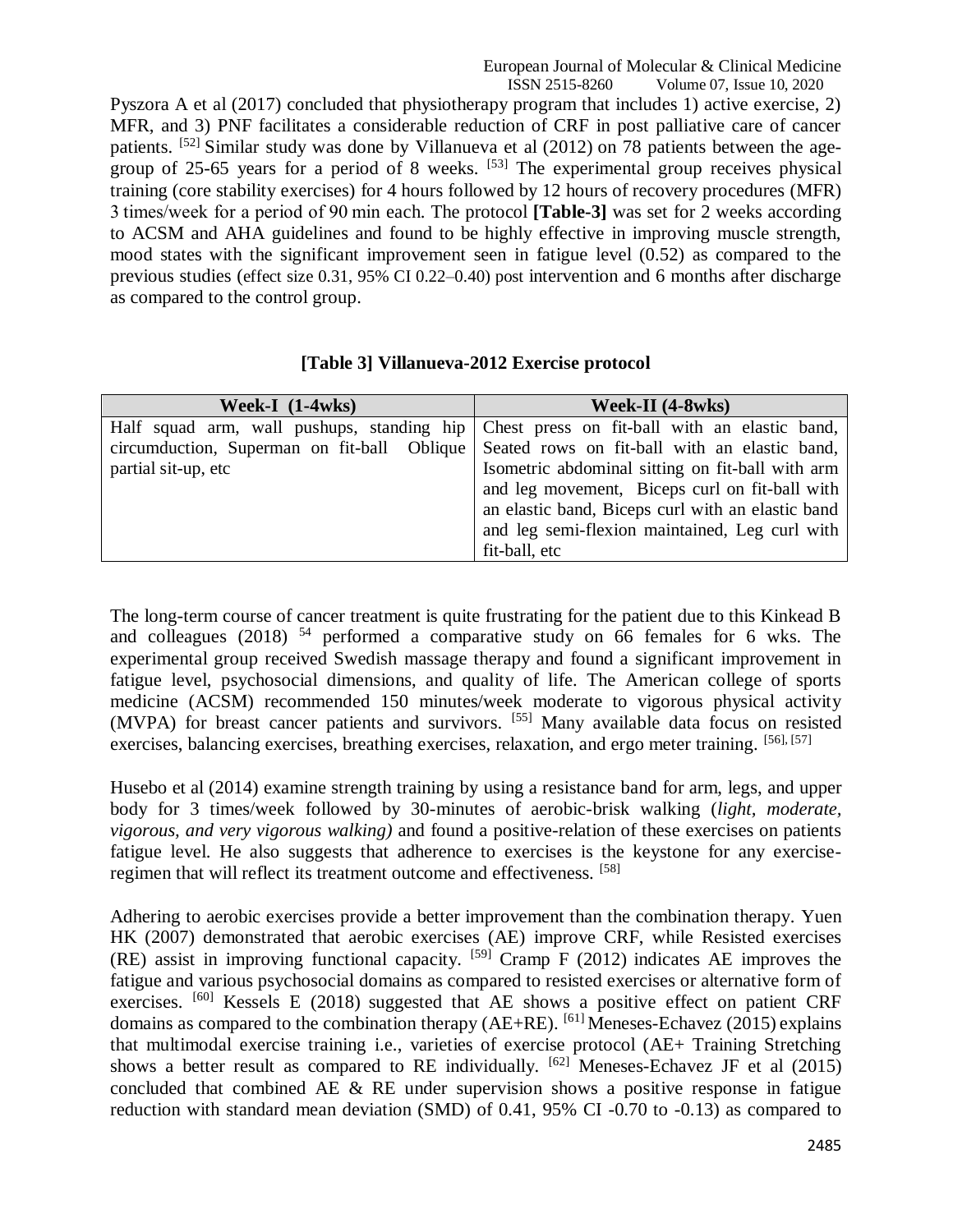combined AE & stretching (SMD=-0.67, 95% CI-1.17 to -0.17). <sup>[63]</sup> Many articles support that patient who receives radiotherapy, experiences less fatigue after engaging with aerobics exercises. <sup>[64]</sup> Do j et al (2015) combined aerobic and strengthening exercise with a cycle and arm ergometer and a steeper machine with other strengthening exercises including TheraBand**,** and core stability exercises in improving quality of life that decreases stress and anxiety level thereby improving the physical functioning of the patients. [65]

The non-pharmacological approaches are considered well-documented in many relevant data sources. There is a need to enhance patient's exercise motivation by various other modes like web-based self-management, and an educational program.

A study conducted by Young ho and colleague (2012) on 136 CRF patient for a period of 12 weeks by internet-based self-management covering seven-areas including physical and psychosocial domains (According to NCCN guideline) with modules (1) Introduction to CRF, 2) Two-session on energy conservation, 3) Ten session on physical activity, 4) four on nutrition, 5) Seven on sleep hygiene, 6) Seven on pain control, 7) and Eight on distress management and fiveareas on Health navigation with modules (Self-assessment and graphic reports, health advice and online education, enhanced and short message services, caregiver monitoring and support, and health professional monitoring). The web based self-management is considered as an effective route for improving CRF and HROOL more than the routine care among BCS. [66]

According to the Cancer patient education network (CPEN) guideline, patient's educational program assists in depleting the cancer -related deteriorations with improvement in health and health-related quality of life among BCS. <sup>[67]</sup> Reif K et al (2013) study shows a positive result of a patient's education program on the reduction of CRF (f=76.510, p<0.001,  $n^2 = 0.248$ ) followed by improvement in Qol and physical activity among Breast Cancer Survivors (BCS). [68]

Schmidt ME (2019) investigated the impact of treatment-related side effects and other factors on 135 Breast cancer survivors who return to work on their quality of life and found that 57% work the same, 22% working time diminished with depressive symptoms appears within 1 year and after 5 years persisting physical fatigue and cognitive problems were the major self-reported reasons among BCS to hinder a return to work. <sup>[69]</sup> A moderate level of evidence suggesting that Tai chi helps in reducing levels of cortisol and CRF with improvement in limb functions in Breast cancer survivors (BCS). [70]

## **Conclusion**

There are varieties of physical therapy interventions that play a beneficial role in reducing Cancer-related Fatigue followed by improvement in the physical activities, functional status, psychosocial domains; thereby enhancing the quality and lifestyle among breast cancer survivors. The multimodal rehabilitation program including aerobic exercises, combination exercises, (AE+RE+stretching), 150 minutes/week moderate to vigorous physical activity (MVPA), SMT, MFR techniques reduces cancer-related fatigue, smoothen the progress of patient physical activity levels; improves the psychosocial factors anxiety, depression, sleep disturbances, etc and promotes relaxation. The educational program assists patients to maintain or improve health or, in some cases to slow-down the deterioration. Internet-based self-management is considered an important means for reducing fatigue levels and improving HRQOL among patients. A moderate level of evidence suggested Tai-chi exercises also helps in reducing levels of cortisol and fatigue with improvement in limb functions in Breast cancer survivors (BCS).These interventional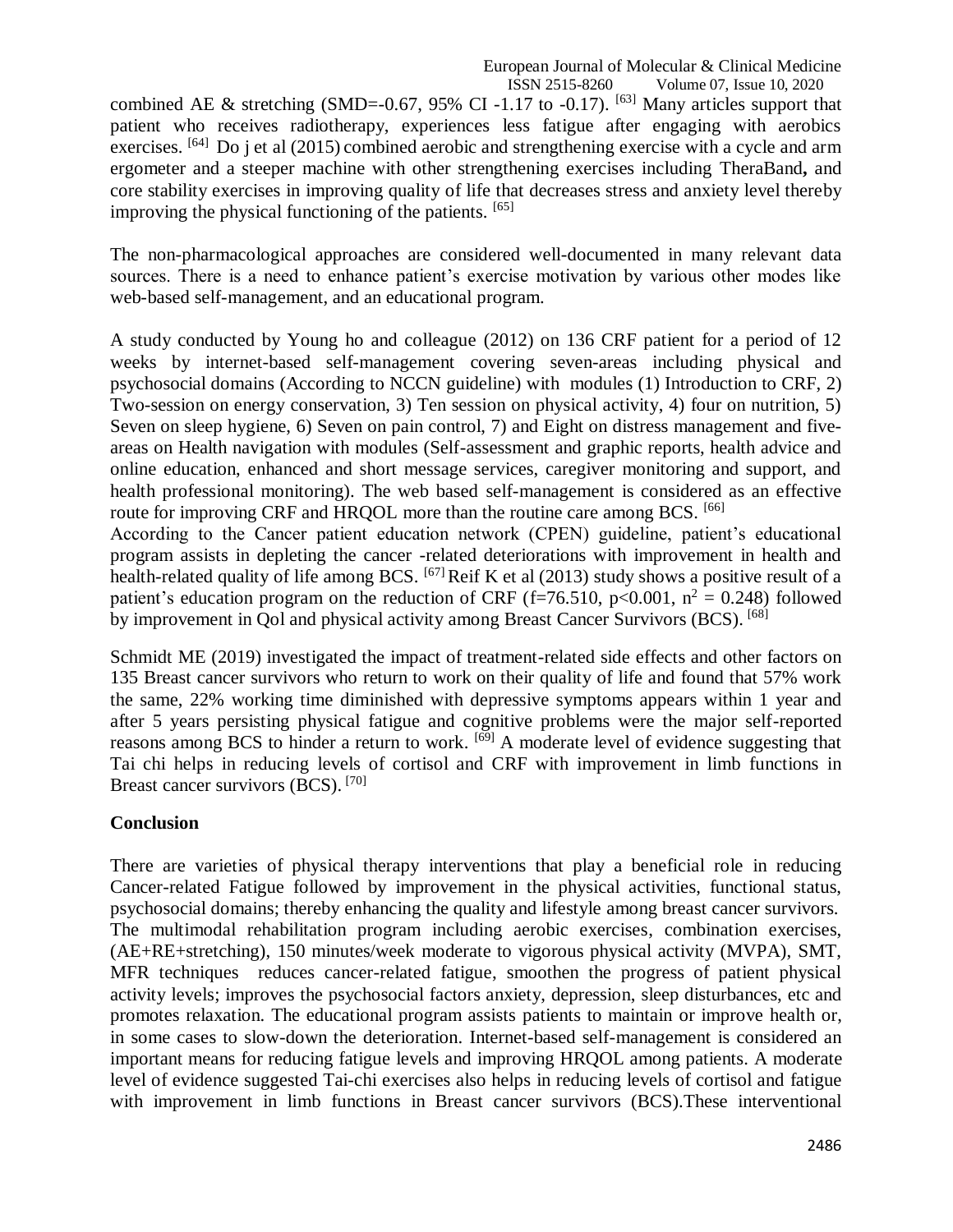programs will only be effective when the patient strictly adhere and follow the pre-designed exercise protocol for a successful outcome. So it is highly recommended that the CRF assessment should be incorporated with the follow-up schedule among breast cancer survivors. Based on the screening, the physiotherapeutic Interventions must be prescribed, so to improve the CRF and Quality of life in Breast Cancer Survivors.

### **Acknowledgement**

The author(s) acknowledge the authorities of Uttar Pradesh University of Medical Sciences, Saifai, Etawah for encouragement and for providing all possible support for smooth conduction of this article.

#### **Source of funding:** NIL

**Conflicts of Interest:** The authors declare no conflicts of Interest.

## **References**

- 1. Brazil. National Cancer Institute (INCA). Ministry of health. Estimate 2016: Cancer incidence in Brazil. [Internet] [Last accessed Feb.-1-2016]. Available from: [http://tinyurl.com/pnpjme.](http://tinyurl.com/pnpjme)
- 2. WHO. GLOBOCAN\_GCO. International Agency for Research on Cancer. Cancer Today. [Internet] Available from: [https://gco.iarc.fr/today/onlineanalysispie?v=2018&mode=cancer&mode\\_population=continents&](https://gco.iarc.fr/today/onlineanalysispie?v=2018&mode=cancer&mode_population=continents&population=900&populations=900&key=total&sex=0&cancer=39&type=0&statistic=5&prevalence=0&population_group=0&ages_group%5B%5D=0&ages_group%5B%5D=17&nb_items=7&group_cancer=1&include_nmsc=1&include_nmsc_other=1&half_pie=0&donut=0&population_group_globocan_id) [population=900&populations=900&key=total&sex=0&cancer=39&type=0&statistic=5&prevalen](https://gco.iarc.fr/today/onlineanalysispie?v=2018&mode=cancer&mode_population=continents&population=900&populations=900&key=total&sex=0&cancer=39&type=0&statistic=5&prevalence=0&population_group=0&ages_group%5B%5D=0&ages_group%5B%5D=17&nb_items=7&group_cancer=1&include_nmsc=1&include_nmsc_other=1&half_pie=0&donut=0&population_group_globocan_id) [ce=0&population\\_group=0&ages\\_group%5B%5D=0&ages\\_group%5B%5D=17&nb\\_items=7&g](https://gco.iarc.fr/today/onlineanalysispie?v=2018&mode=cancer&mode_population=continents&population=900&populations=900&key=total&sex=0&cancer=39&type=0&statistic=5&prevalence=0&population_group=0&ages_group%5B%5D=0&ages_group%5B%5D=17&nb_items=7&group_cancer=1&include_nmsc=1&include_nmsc_other=1&half_pie=0&donut=0&population_group_globocan_id) [roup\\_cancer=1&include\\_nmsc=1&include\\_nmsc\\_other=1&half\\_pie=0&donut=0&population\\_gr](https://gco.iarc.fr/today/onlineanalysispie?v=2018&mode=cancer&mode_population=continents&population=900&populations=900&key=total&sex=0&cancer=39&type=0&statistic=5&prevalence=0&population_group=0&ages_group%5B%5D=0&ages_group%5B%5D=17&nb_items=7&group_cancer=1&include_nmsc=1&include_nmsc_other=1&half_pie=0&donut=0&population_group_globocan_id) [oup\\_globocan\\_id.](https://gco.iarc.fr/today/onlineanalysispie?v=2018&mode=cancer&mode_population=continents&population=900&populations=900&key=total&sex=0&cancer=39&type=0&statistic=5&prevalence=0&population_group=0&ages_group%5B%5D=0&ages_group%5B%5D=17&nb_items=7&group_cancer=1&include_nmsc=1&include_nmsc_other=1&half_pie=0&donut=0&population_group_globocan_id)
- 3. Cancer.Net. Breast Cancer Statistics [Internet] [Last accessed by 01/2020] approved by cancer.net editorial board. Available from [https://www.cancer.net/cancer-types/breast](https://www.cancer.net/cancer-types/breast-cancer/statistics)[cancer/statistics.](https://www.cancer.net/cancer-types/breast-cancer/statistics)
- 4. National Cancer Institute. About cancer survivorship research: survivorship definitions. [Internet] Available from http:// cancercontrol.cancer.gov/ocs/definitions.html.
- 5. Cancer.Net. About survivorship 2012 [Internet] Available from: www.cancer.net/patient/survivorship/about survivorship.
- 6. Morrow GR, Andrews PL, Hickok JT, Roscoe JA, Matteson S. Fatigue associated with cancer and its treatment. *Support Care Cancer* 2002; 10(5): 389-398.
- 7. Andrykowski MA, Schmidt JE, Salsman JM. Use of a case definition approach to identify cancer-related fatigue in women undergoing adjuvant therapy for breast cancer. *J Clin Oncol* 2005; 23: 6613–6622.
- 8. Cella D, Peterman A, Passik S, Jacobsen P, Breitbart W. Progress toward guidelines for the management of fatigue. *Oncology* 1998; 12: 369–377.
- 9. Portenoy RK, Itri LM. Cancer-related fatigue: guidelines for evaluation and management. Oncologist 1999; 4: 1–10.
- 10. Atkinson A, Barsevick A, Cella D, Cimprich B, Cleeland C, Donnelly J, Eisenberg MA, Escalante C, Hinds P, Jacobsen PB, Kaldor P, Knight SJ, Peterman A, Piper BF, Rugo H,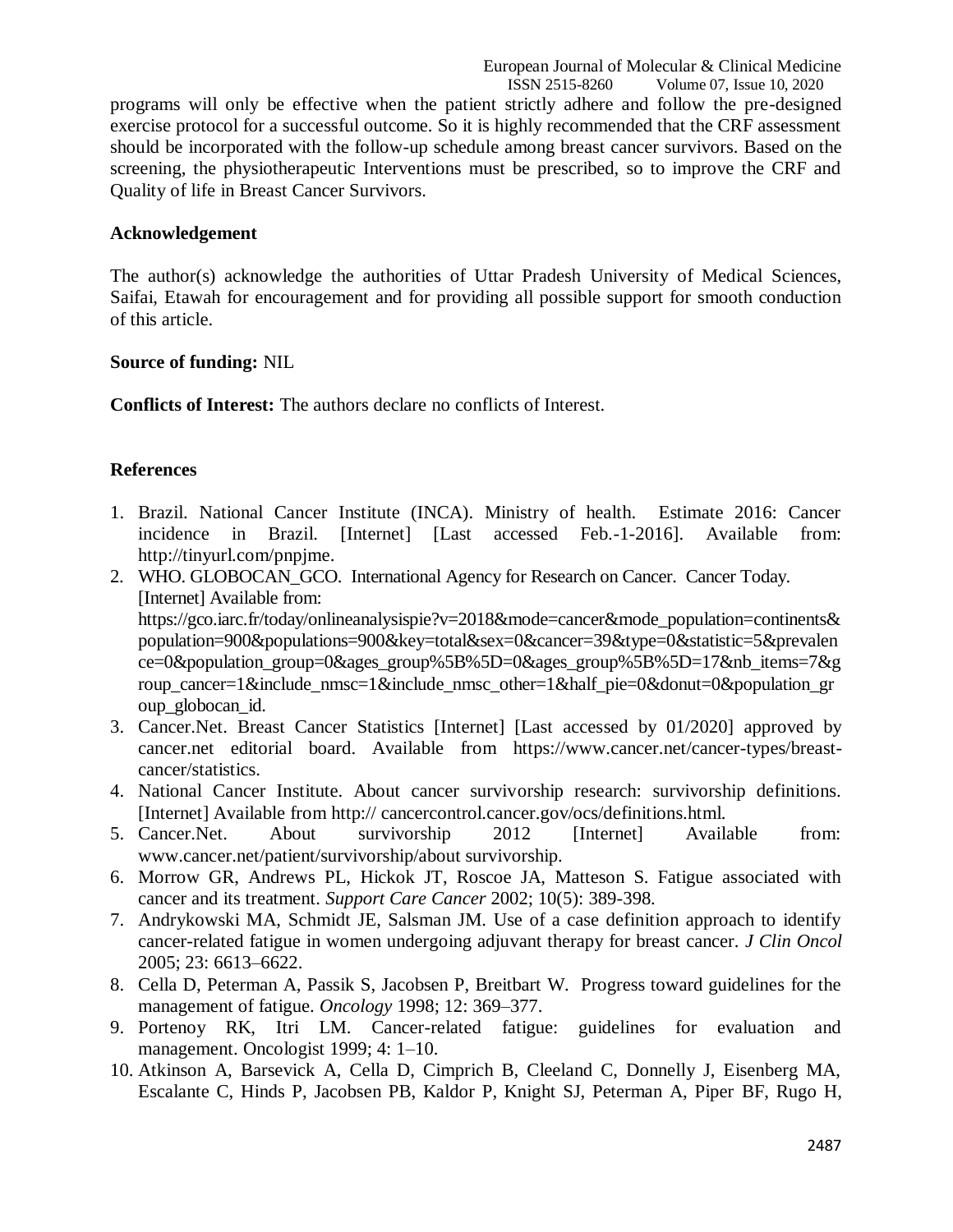Sabbatini P, Stahl C.The National Comprehensive Cancer Network NCCN Practice Guidelines for Cancer-Related Fatigue. Oncology 2000; 14: 151–161.

- 11. Bower JE. Cancer-related fatigue--mechanisms, risk factors, and treatments. *Nat Rev Clin Oncol* 2014; 11(10): 597‐609.
- 12. Andrykowski MA, Curran SL, Lightner R. Off-treatment fatigue in breast cancer survivors: a controlled comparison. *J Behav Med* 1998; 21: 1–18.
- 13. Dimeo FC (2001) Effects of Exercise on Cancer-Related Fatigue. *Cancer Supplement* 2001; 92: 1689-1693.
- 14. Dimeo F. Exercise for cancer patients: a new challenge in sports medicine. *Br J Sports Med* 2000; 34:160–161.
- 15. National Comprehensive Cancer Network Practice Guidelines. Cancer-Related Fatigue Panel 2006 Guidelines; Rockledge (PA): National Comprehensive Cancer Network. [Internet] [Last accessed 10 Nov 2008]. Available from http:// www.nccn.org. Accessed 10 Nov 2008.
- 16. Dittner A.J, Wessely S.C, & Brown, R.G. The assessment of fatigue. A practical guideline for clinicians and researchers. *Journal of Psychosomatic Research* 2004; 56: 157-170.
- 17. Bower JE. Behavioral symptoms in breast cancer patients and survivors: Fatigue, insomnia, depression, and cognitive disturbance. *J Clin Oncol* 2008; 26(5): 768–777.
- 18. Cella D, Peterman A, Passik S, Jacobsen P, Breitbart W. Progress toward guidelines for the management of fatigue. Oncology (Williston Park) 1998; 12(11A):369-377.
- 19. Mendoza TR, Wang XS, Cleeland CS, Morrissey M, Johnson BA, Wendt JK. The rapid assessment of fatigue severity in cancer patients: Use of the brief fatigue inventory. *Cancer* 1999; 85:1186–96.
- 20. Banipal RPS, Singh H, Singh B. Assessment of Cancer-related Fatigue among Cancer Patients Receiving Various Therapies: A Cross-sectional Observational Study. *Indian J Palliat Care*. 2017; 23(2): 207–211.
- 21. Piper BF, Borneman T, Sun VC. Cancer-related fatigue: role of oncology nurses in translating National Comprehensive Cancer Network assessment guidelines into practice. *Clin J Oncol Nurs* 2008; 12(suppl 5): 37-47.
- 22. Mock V, Atkinson A, Barsevick AM. Cancer-related fatigue. Clinical practice guidelines in oncology. *J Natl Compr Canc Netw* 2007; 5(10): 1054-1078.
- 23. Borneman T, Piper BF, Sun VC, Koczywas M, Uman G, Ferrell B. Implementing the Fatigue Guidelines at one NCCN member institution: process and outcomes. *J Natl Compr Canc Netw* 2007; 5(10): 1092-1101.
- 24. Cleeland CS, Mendoza TR, Wang XS, Chou C, Harle MT. Assessing symptom distress in cancer patients: The M.D. Anderson Symptom Inventory*. Cancer* 2000; 89: 1634–1646.
- 25. Yellen SB, Cella DF, Webster K, Blendowski C, Kaplan E. Measuring fatigue and other anemia-related symptoms with the Functional Assessment of Cancer Therapy (FACT) measurement system. *J Pain Symptom Manage* 1997; 13(2): 63-74.
- 26. Jacobsen PB, Donovan KA, Small BJ, Jim HS, Munster PN, Andrykowski MA. Fatigue after treatment for early-stage breast cancer: a controlled comparison. *Cancer*, 2007; 110 (8), 1851–1859.
- 27. Fakhria J. Muhbes. Assessment of Fatigue and Its Associated Factors in Breast Cancer Patients under *Treatment. International Journal of Clinical Pharmacology & Toxicology* 2012 1(1): 9-14.
- 28. Jean-Pierre P, Figueroa-Moseley CD, Kohli S, Fiscella K, Palesh OG, Morrow GR. Assessment of cancer-related fatigue: implications for clinical diagnosis and treatment. *Oncologist* 2007; 12(suppl 1): 11-21.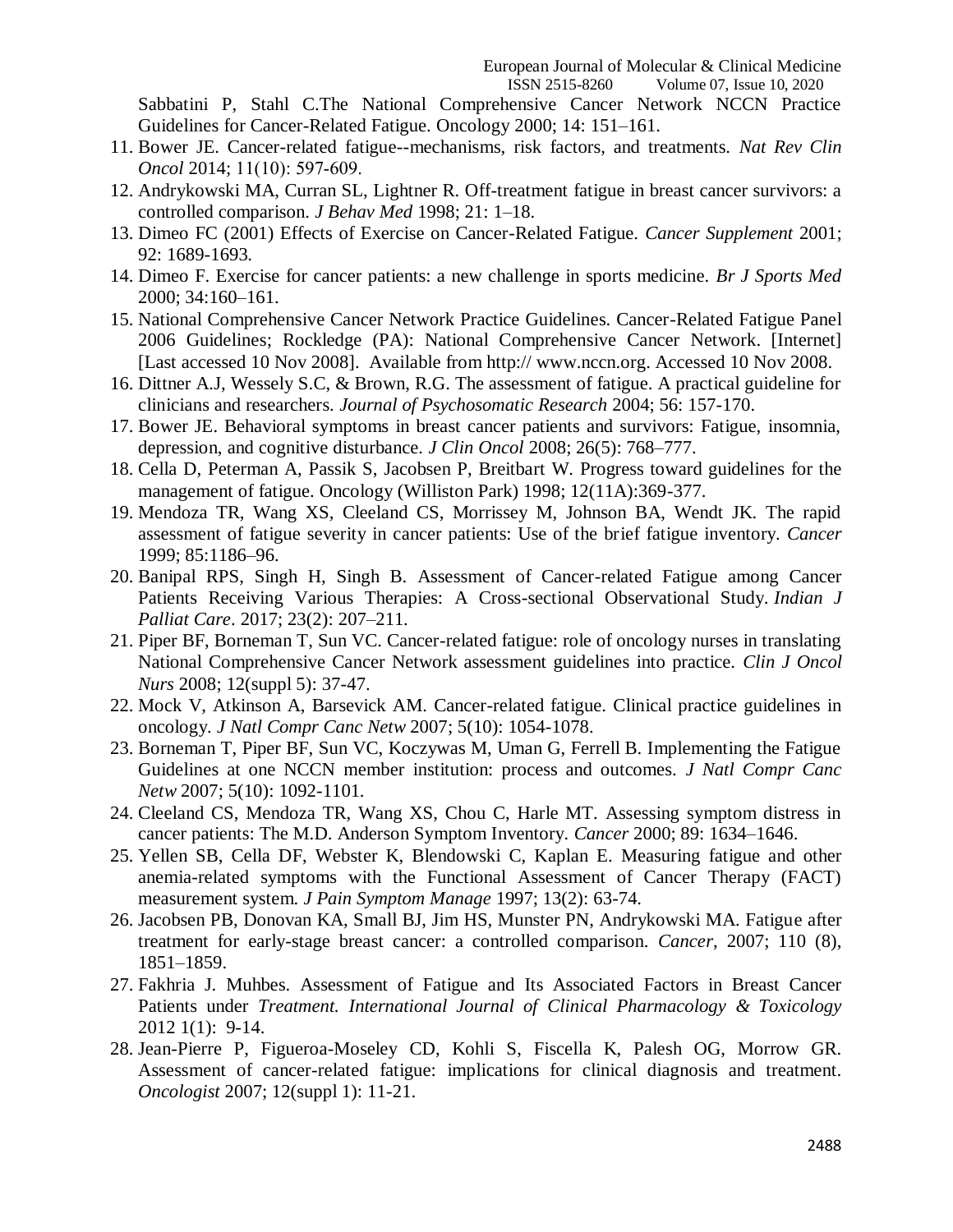- 29. Cleeland CS. The M.D. Anderson Symptom User guide. Version-1 [Internet] [last accessed Nov-19; 2009] 2009 Available from https://www.mdanderson.org/content/dam/mdanderson/documents/Departments-and - Divisions/Symptom-Research/MDASI\_userguide.pdf.
- 30. Holley SK. Evaluating patient distress from cancer-related fatigue: an instrument development study. Oncol Nurs Forum 2000; 27(9): 1425-1431.
- 31. Piper B. Measuring fatigue. In: Frank-Stomberg M, Olsen SJ. Instruments for Clinical Healthcare Research. 2004; 3rd ed. Sudbury, MA: Jones and Bartlett, 538-553.
- 32. Beutel ME, Hinz A, Albani C, Brahler E. Fatigue assessment questionnaire: standardization of a cancer-specific instrument based on the general population. *Oncology* 2006; 70(5): 351- 357.
- 33. Okuyama T, Akechi T, Kugaya A. Development and validation of the cancer fatigue scale: a brief, three-dimensional, self-rating scale for assessment of fatigue in cancer patients. *J Pain Symptom Manage* 2000; 19(1): 5-14.
- 34. Berger AM, Farr LA, Kuhn BR, Fischer P, Agarwal S. Values of sleep/wake, activity/rest, circadian rhythms, and fatigue prior to adjuvant breast cancer chemotherapy. *J Pain Symptom Manage* 2007; 33(4): 398-409.
- 35. De Jong N, Candel MJ, Schouten HC, Abu-Saad HH, Courtens AM. Course of the fatigue dimension ''activity level'' and the interference of fatigue with daily living activities for patients with breast cancer receiving adjuvant chemotherapy. Cancer Nurs 2006; 29(5): E1- E13.
- 36. Piper BF, Dibble SL, Dodd MJ, Weiss MC, Slaughter RE, Paul SM. The revised Piper Fatigue Scale: psychometric evaluation in women with breast cancer. *Oncol Nurs Forum* 1998; 25(4): 677-684.
- 37. Stein KD, Martin SC, Hann DM, Jacobsen PB. A [multidimensional](http://www.ncbi.nlm.nih.gov/pubmed/9652245) measure of fatigue for use with cancer patients. *Cancer Pract* 1998; 6: [143–152.](http://www.ncbi.nlm.nih.gov/pubmed/9652245)
- 38. Stein KD, Jacobsen PB, Blanchard CM, Thors [C. Further](http://www.ncbi.nlm.nih.gov/pubmed/14711465) validation of the [multidimensional](http://www.ncbi.nlm.nih.gov/pubmed/14711465) fatigue symptoms inventory-short form. *J Pain Symptom Manage* 2004; 27: [14–23.](http://www.ncbi.nlm.nih.gov/pubmed/14711465)
- 39. Schwartz A, Meek P. [Additional](http://www.ncbi.nlm.nih.gov/pubmed/10394773) constructs validity of the Schwartz Cancer Fatigue Scale. *J Nurs Meas* 1999; 7: [35–45.](http://www.ncbi.nlm.nih.gov/pubmed/10394773)
- 40. Pattanshetty RB, Chopde C. Role of Physiotherapy in Cancer-Related Fatigue in Cancer Survivors - A Narrative Review. *J Nov Physiother Phys Rehabil* 2016; 3(1): 030-034.
- 41. Cella D, Kallich J, McDermott A. The longitudinal relationship of hemoglobin, fatigue and quality of life in anemic cancer patients: results from five randomized clinical trials. *Ann Oncol* 2004; 15:979–986.
- 42. NCC. Patient and caregiver resources. [Internet] [Available from https://www.nccn.org/patients/resources/life\_with\_cancer/managing\_symptoms/fatigue.aspx]
- 43. Winningham ML, Nail LM, Burke MB et al (1994) Fatigue and cancer experience. Oncol Nurs Forum 2:23–36.
- 44. Peters ME, Goedendorp MM, Verhagen CA. Fatigue, and its associated psychosocial factors in cancer patients on active palliative treatment measured over time. *Support Care Cancer* 2016; 24: 1349–1355.
- 45. NCC. Patient and caregiver resources. [Internet] [Available from https://www.nccn.org/patients/resources/life\_with\_cancer/managing\_symptoms/fatigue.aspx]
- 46. Mock V. (2004). Evidence-based treatment for cancer-related fatigue. *J Natl Cancer Inst Monogr,* 32: 112-118. 15263051.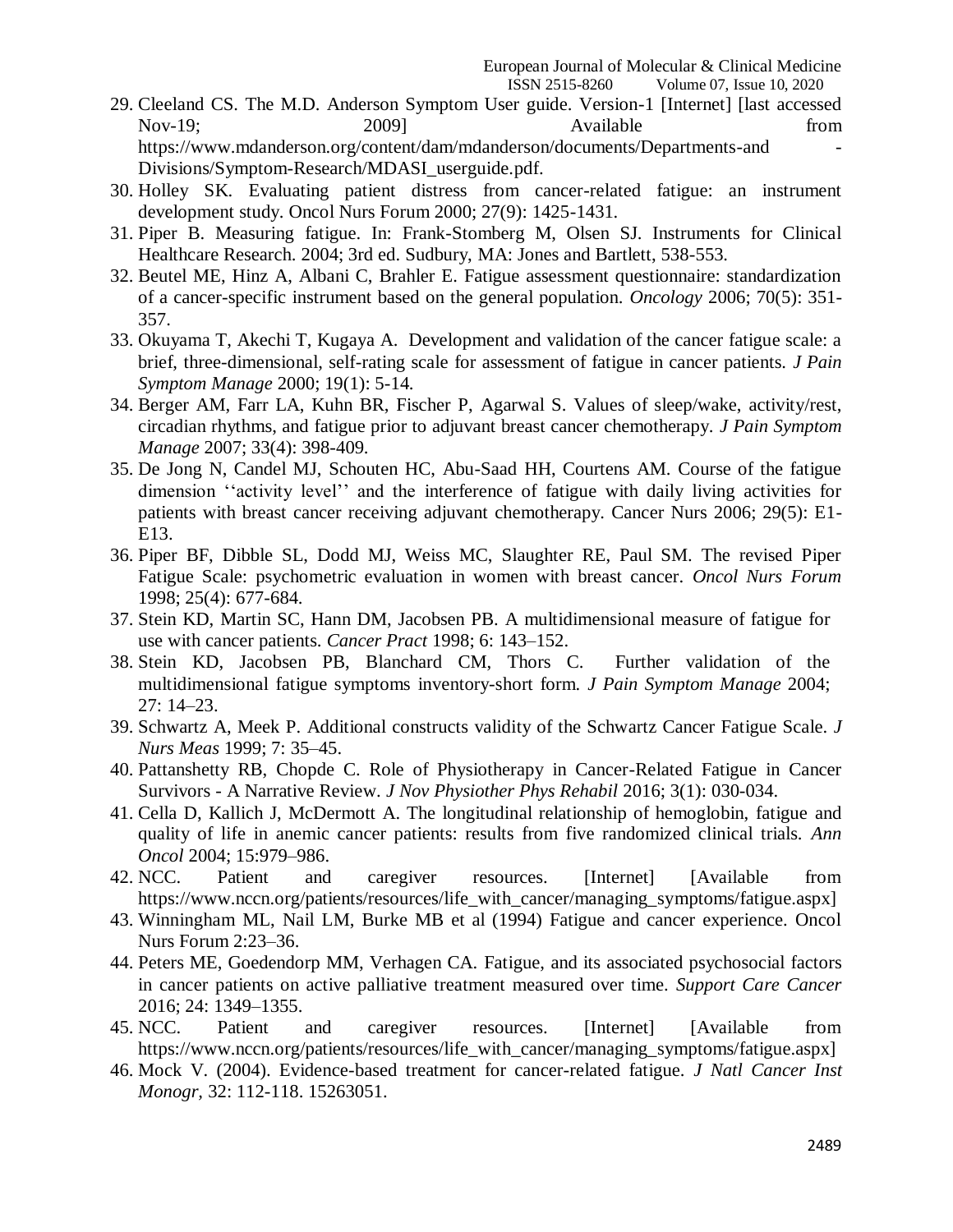- 47. NCCN Clinical Practice Guidelines in Oncology Cancer-related fatigue. 2017. [Internet] [Last accessed on November 13, 2017; Version-2] Available from: [https://www.nccn.org/professionals/physician\\_gls/pdf/fatigue.pdf.](https://www.nccn.org/professionals/physician_gls/pdf/fatigue.pdf)
- 48. Noninvasive, Non-pharmacological Treatment for Chronic Pain. US department of health and human Services [Internet] [Accessed on September 20, 2017]. Available from [www.effectivehealthcare.ahrq.gov.](http://www.effectivehealthcare.ahrq.gov/)
- 49. Porock D, Kristjanson LJ, Tinnelly K. (2000). An exercise intervention for advanced cancer patients experiencing fatigue: a pilot study. *J Palliat Care*, 3:30–36.
- 50. Buss T, de Walden-Gałuszko K, Modlińska A. (2010). Kinesiotherapy alleviates fatigue in terminal hospice cancer patients—an experimental, controlled study. *Support Care Cancer*, 6:743–749.
- 51. [Penttinen H,](https://www.ncbi.nlm.nih.gov/pubmed/?term=Penttinen%20H%5BAuthor%5D&cauthor=true&cauthor_uid=31028212) [Utriainen M,](https://www.ncbi.nlm.nih.gov/pubmed/?term=Utriainen%20M%5BAuthor%5D&cauthor=true&cauthor_uid=31028212) [Kellokumpu-Lehtinen PL,](https://www.ncbi.nlm.nih.gov/pubmed/?term=Kellokumpu-Lehtinen%20PL%5BAuthor%5D&cauthor=true&cauthor_uid=31028212) [Raitanen J,](https://www.ncbi.nlm.nih.gov/pubmed/?term=Raitanen%20J%5BAuthor%5D&cauthor=true&cauthor_uid=31028212) [Sievänen](https://www.ncbi.nlm.nih.gov/pubmed/?term=Siev%C3%A4nen%20H%5BAuthor%5D&cauthor=true&cauthor_uid=31028212) H, [Nikander](https://www.ncbi.nlm.nih.gov/pubmed/?term=Nikander%20R%5BAuthor%5D&cauthor=true&cauthor_uid=31028212)  [R,](https://www.ncbi.nlm.nih.gov/pubmed/?term=Nikander%20R%5BAuthor%5D&cauthor=true&cauthor_uid=31028212) [Blomqvist C,](https://www.ncbi.nlm.nih.gov/pubmed/?term=Blomqvist%20C%5BAuthor%5D&cauthor=true&cauthor_uid=31028212) [Huovinen R,](https://www.ncbi.nlm.nih.gov/pubmed/?term=Huovinen%20R%5BAuthor%5D&cauthor=true&cauthor_uid=31028212) [Vehmanen L,](https://www.ncbi.nlm.nih.gov/pubmed/?term=Vehmanen%20L%5BAuthor%5D&cauthor=true&cauthor_uid=31028212) [Saarto T.](https://www.ncbi.nlm.nih.gov/pubmed/?term=Saarto%20T%5BAuthor%5D&cauthor=true&cauthor_uid=31028212) Effectiveness of a 12-month Exercise Intervention on Physical Activity and Quality of Life of Breast Cancer Survivors; Five-year Results of the BREX-study. *[In Vivo](https://www.ncbi.nlm.nih.gov/pubmed/31028212)* 2019; 33(3): 881-888.
- 52. Pyszora A, Budzyński J, Wójcik A, Prokop A, Krajnik M. Physiotherapy programme reduces fatigue in patients with advanced cancer receiving palliative care: randomized controlled trial; *Supportive care in cancer 2017;* 25(9): 2899‐2908.
- 53. Irene Cantarero-Villanueva. Effectiveness of Core Stability Exercises and Recovery Myofascial Release Massage on Fatigue in Breast Cancer Survivors: A Randomized Controlled Clinical Trial. *Hindawi Publishing Corporation: Evidence-Based Complementary and Alternative Medicine* 2012, Article ID 620619, 9 pages.
- 54. Kinkead B. Massage therapy decreases cancer-related fatigue: Results from a randomized early phase trial. *Cancer* 2018; 124(3):546-554.
- 55. Nelson ME, Rejeski WJ, Blair SN, Duncan PW, Judge JO, King AC, Macera CA, Castaneda-Sceppa C. Physical activity and public health in older adults: recommendation from the American College of Sports Medicine and the American Heart Association., American College of Sports Medicine. *American Heart Association Circulation* 2007; 116(9): 1094- 105.
- 56. Windsor PM, Nicol KF, Potter J. A randomized controlled trial of aerobic exercise for treatment-related fatigue in men receiving radical external beam radiotherapy for localized prostate carcinoma. *Cancer 2004;* 3:550–557. Doi: 10.1002/cncr.20378.
- 57. Dimeo CF, Thomas F, Raabe-Manssen C. Effect of aerobic exercise and relaxation training on fatigue and physical performance of cancer patients after surgery. A randomized controlled trial. *Support Care Cancer 2004;* 12: 774–779.
- 58. Anne Marie Lunde Husebo. Effects of Scheduled Exercise on Cancer-Related Fatigue in Women with Early Breast Cancer. Hindawi Publishing Corporation Scientific World Journal: 9. 2014 Article ID 271828.
- 59. Yuen HK, Sword D. Home-based exercise to alleviate fatigue and improve functional capacity among breast cancer survivors. *J Allied Health* 2012; 36(4): 257-75.
- 60. Cramp F, Byron-Daniel J. Exercise for the management of cancer-related fatigue in adults. Cochrane database of systemic reviews 2012; 14(11): CD006145.
- 61. Kessels E, Husson O, van-der Feltz-Cornelis CM. The effect of exercise on cancer-related fatigue in cancer survivors: a systematic review and meta-analysis. *Neuropsychiatric Disease and Treatment 2018; 14*(9): 479-494.